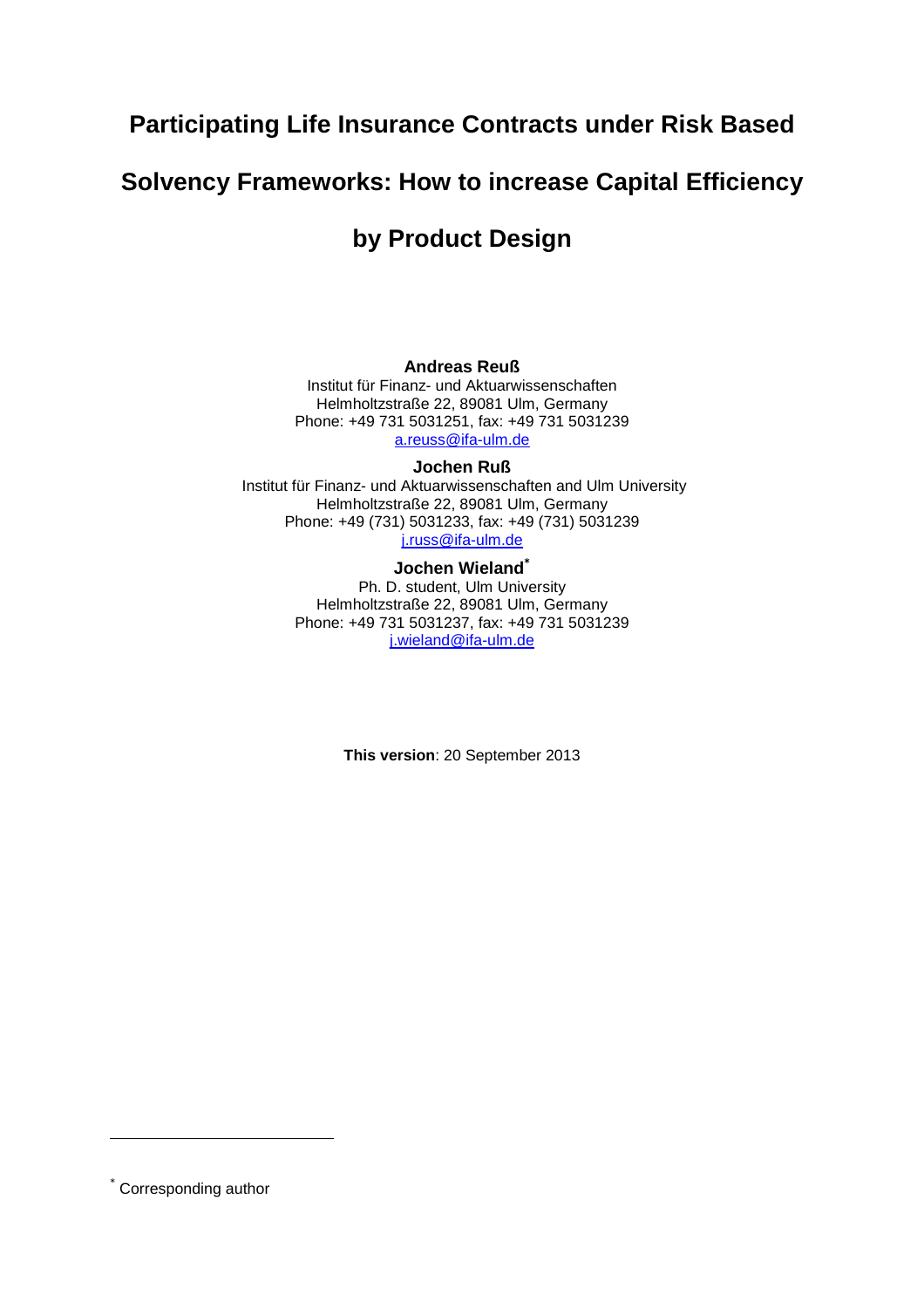#### **Abstract**

Traditional participating life insurance contracts with year-to-year (cliquet-style) guarantees have come under pressure in the current situation of low interest rates and volatile capital markets, in particular when valued in a market-consistent valuation framework. Furthermore, such guarantees lead to rather high capital requirements under risk based solvency frameworks, e.g. Solvency II.

We present several alternative product designs and analyze their impact on the insurer's financial situation. We also introduce a measure for "Capital Efficiency" that considers both, profits and capital requirements, and compare the different product designs with respect to capital efficiency in a stochastic market consistent valuation model.

Keywords: Capital Efficiency, Participating Life Insurance, Embedded Options, Interest Rate Guarantees, Market Consistent Valuation, Risk Based Capital Requirements, Solvency II, SST.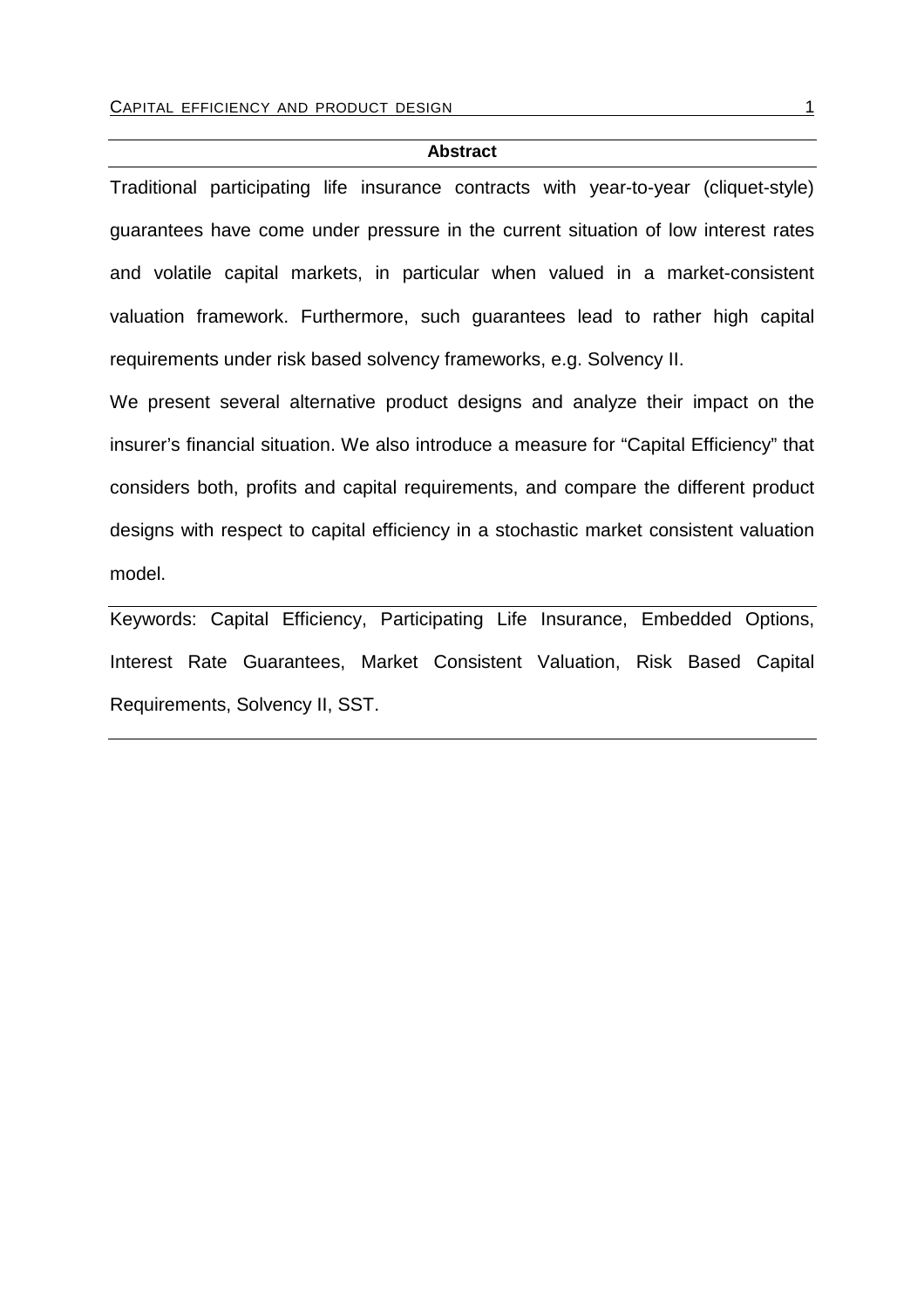# **1 Introduction**

Traditional participating life insurance products play a major role in old-age provision in Continental Europe and in many other countries. These products typically come with a guaranteed benefit at maturity, which is calculated using some guaranteed minimum interest rate. Furthermore the clients receive an annual surplus participation that depends on the performance of the insurer's assets. With so-called cliquet-style guarantees, once such surplus has been assigned to the policy at the end of the year, it increases the guaranteed benefit based on the same guaranteed minimum interest rate. This product design can create significant financial risk.

Briys and de Varenne [1997] were among the first to analyze the impact of interest rate guarantees on the insurer's risk exposure. However, they considered a simple point-to-point guarantee where surplus (if any) is credited at maturity only. The financial risks of cliquet-style guarantee products have later been investigated e.g. by Grosen and Jorgensen [2000]. They introduce the "average interest principle", where the insurer aims to smooth future bonus distributions by using a bonus reserve as an additional buffer besides the policy reserve (the customer's account). Besides valuing the contract they also calculate default probabilities (however under the risk-neutral probability measure (Q). Grosen et al. [2001] extend the model of Grosen and Jorgensen [2000], and introduce mortality risk. Grosen and Jorgensen [2002] modify the model used by Briys and de Varenne [1997] by incorporating a regulatory constraint for the insurer's assets and analyzing the consequences for the insurer's risk policy.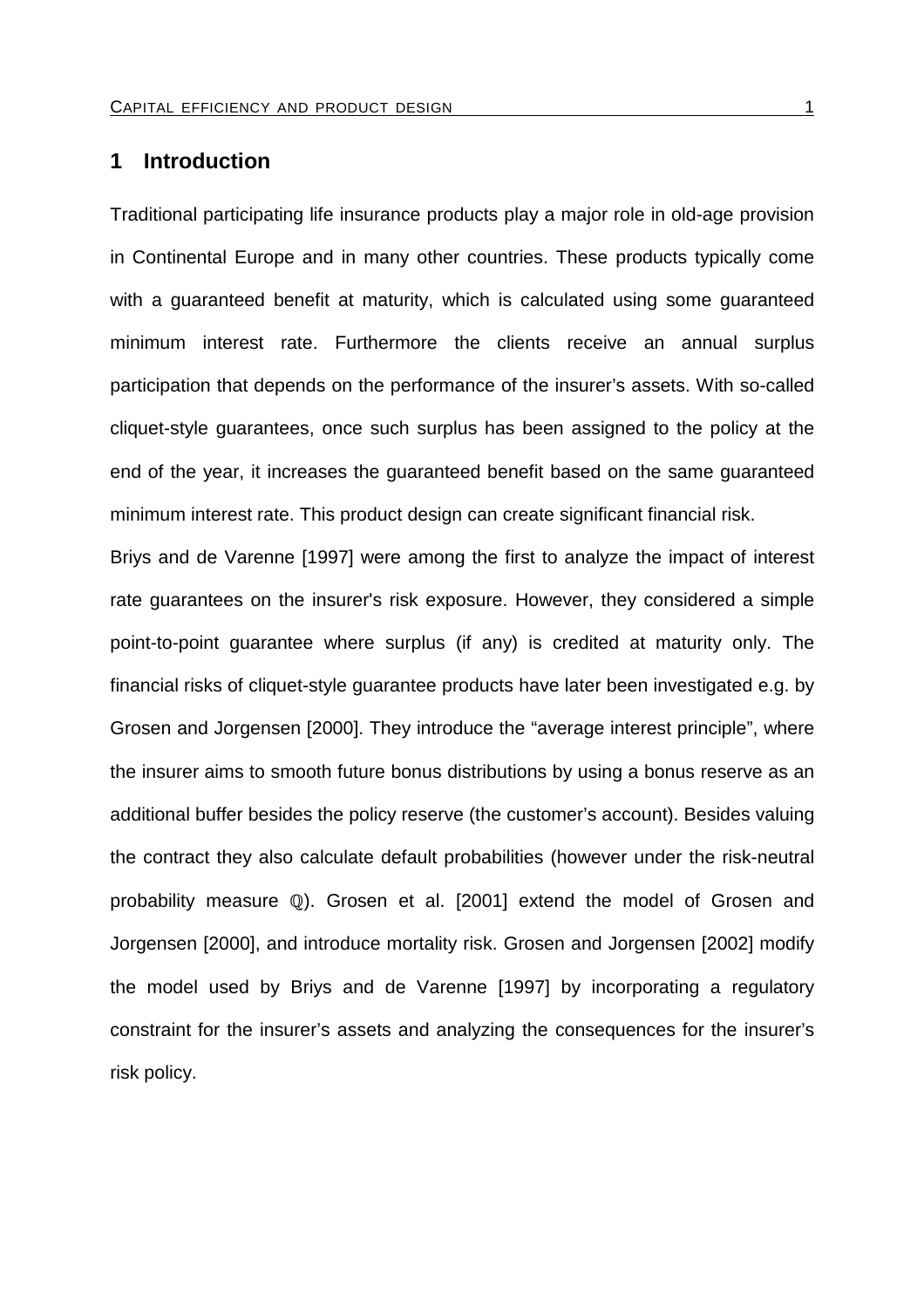Mitersen and Persson [2003] analyze a different cliquet-style guarantee framework with so-called terminal bonuses whereas Bauer et al. [2006] specifically investigate the valuation of participating contracts under the German regulatory framework.

While all this work focuses on the risk-neutral valuation of life insurance contracts (sometimes referred to as "financial approach"), Kling et al. [2007a] and Kling et al. [2007b] concentrate on the risk a contract imposes on the insurer (sometimes referred to as "actuarial approach") by means of shortfall probabilities under the realworld probability measure  ${\mathbb P}.$ 

Barbarin and Devolder [2005] introduce a methodology that allows for combining the financial and actuarial approach. They consider a contract similar to Briys and de Varenne [1997] with a point-to-point guarantee and terminal surplus participation. To integrate both approaches, they use a two-step method of pricing life insurance contracts: First, they determine a guaranteed interest rate such that certain regulatory requirements are satisfied, using value at risk and expected shortfall risk measures. Second, to obtain fair contracts, they use risk-neutral valuation and adjust the participation in terminal surplus accordingly. Based on this methodology, Gatzert and Kling [2007] investigate parameter combinations that yield fair contracts and analyze the risk implied by fair contracts for various insurance contract models. Gatzert [2008] extends this approach by introducing the concept of "risk pricing" using the "fair value of default" to determine contracts with the same risk exposure. Graf et al. [2011] (also building on Barbarin and Devolder [2005]) derive the risk minimizing asset allocation for fair contracts using different risk measures like the shortfall probability or the relative expected shortfall.

Under risk based solvency frameworks such as Solvency II and Swiss Solvency Test (SST), the risk analysis of interest rate guarantees becomes even more important.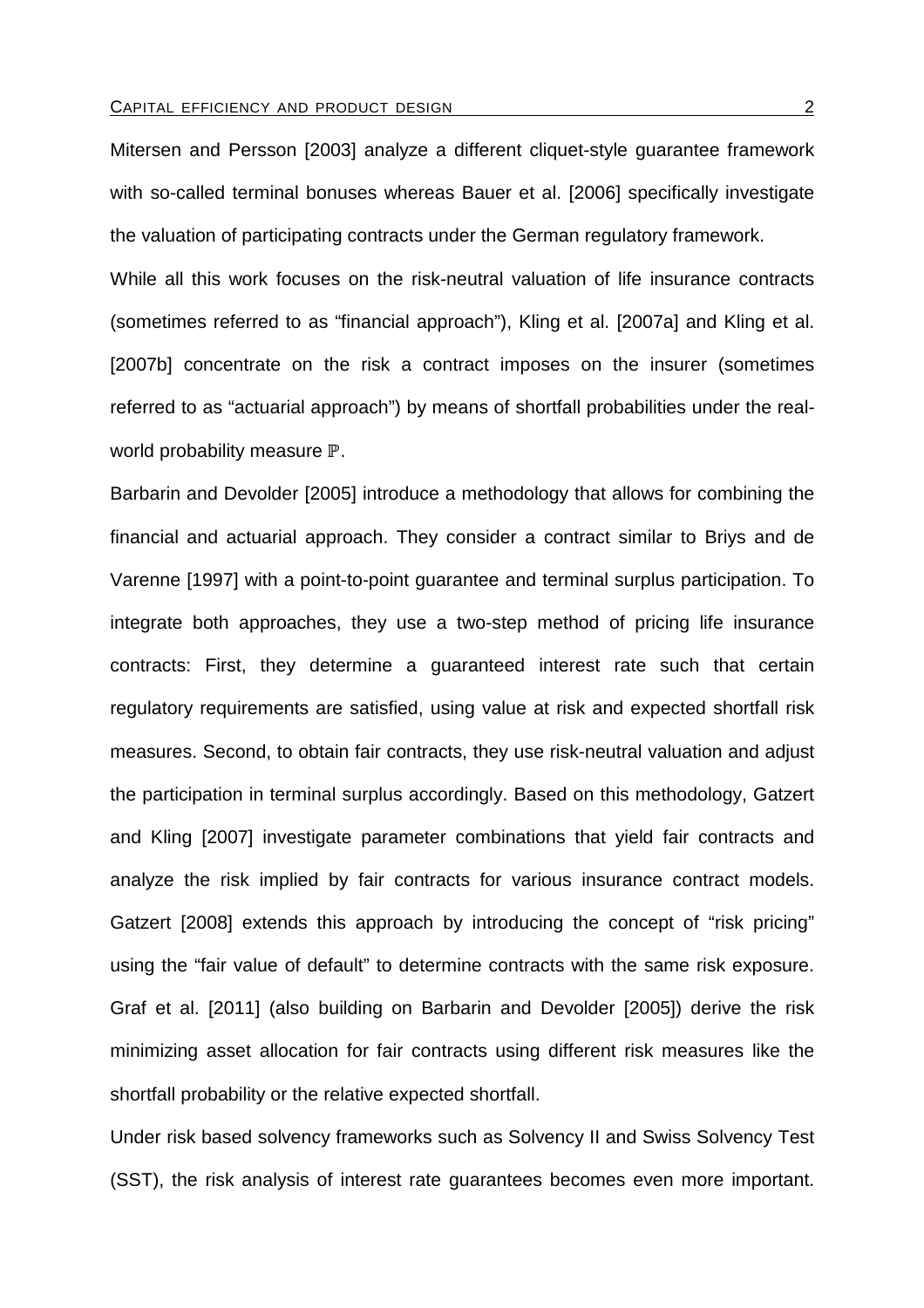Under these frameworks, the capital requirement is derived from a market-consistent valuation considering the risk an insurer takes. This risk is particularly high for long term contracts with a year-to-year guarantee based on a fixed (i.e. not path dependent) guaranteed interest rate. Measuring and analyzing the financial risk in relation to the required capital, and analyzing new risk figures such as the Time Value of Options and Guarantees (TVOG) is a relatively new aspect which gains importance with new solvability frameworks. E.g. the largest German insurance company (Allianz) announced in a press conference on June 25, 2013<sup>1</sup> the introduction of a new participating life insurance product that fundamentally modifies the type of interest rate guarantee (in a similar way as we do in the remainder of this paper). It was stressed that the TVOG is significantly reduced for the new product. Also, it was mentioned that the increase of the TVOG resulting from an interest rate shock (i.e. the solvency capital requirement for interest rate risk) is reduced by 80% when compared to the previous product. This is consistent with the findings of this paper.

The aim of this paper is a comprehensive risk analysis of different participating life insurance products. Currently, there is an ongoing discussion, whether and how models assessing the insurer's risk should be modified to reduce the capital requirements (i.e. by introducing an "ultimate forward rate" set by the regulator). We will in contrast analyze how (for a given model) the insurer's risk and hence capital requirement can be influenced by product design. Since traditional cliquet-style participating life insurance products lead to very high capital requirements, we will introduce products with modified types of guarantees which reduce the insurer's risk,

<sup>&</sup>lt;sup>1</sup> Cf. "Allianz Capital Markets Day" presentation on June 25, 2013: Allianz [2013], particularly slide D24.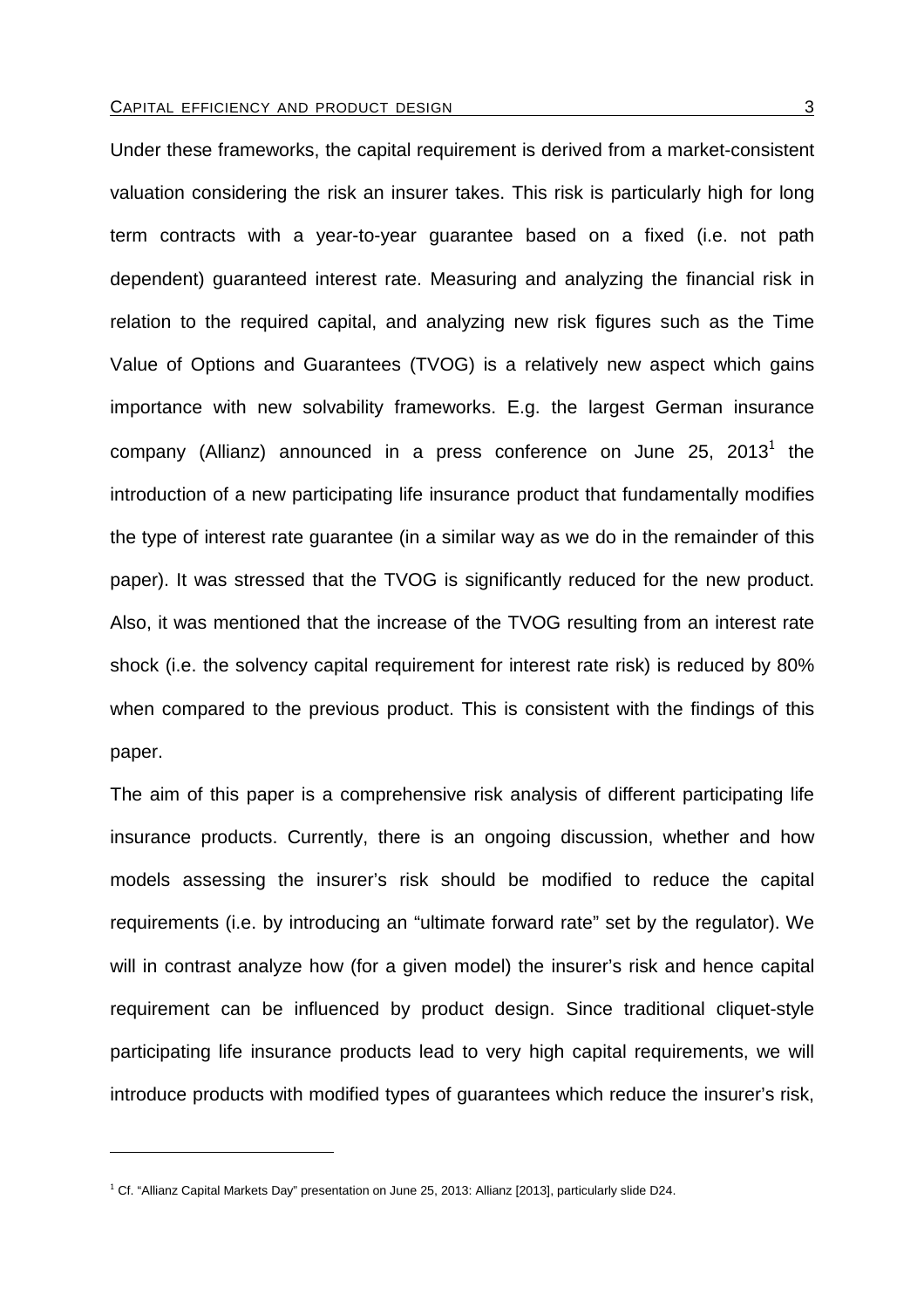#### CAPITAL EFFICIENCY AND PRODUCT DESIGN 4 2001 12 12 22 23 24

profit volatility, as well as the capital requirements under risk based solvency frameworks. In order to compare different product designs from an insurer's perspective, we develop and discuss the concept of "Capital Efficiency" which relates profit to capital requirements. We identify the key drivers of capital efficiency which are then used in our analyses to assess different product designs.

The remainder of this paper is structured as follows:

In Section 2, we present the three considered products that all come with the same level of guaranteed maturity benefit but with different types of guarantee:

- Traditional product: a traditional contract with a cliquet-style guarantee based on a guaranteed interest rate >0,
- Alternative product 1: a contract with the same guaranteed maturity benefit that is valid only at maturity; additionally, there is a 0% year-to-year guarantee on the account value,
- Alternative product 2: a contract with the same guaranteed maturity benefit that is valid only at maturity but no other guarantee; this means that the account value may decrease in some years.

In spite of the different types of guarantees, all the products include a surplus participation depending on the insurer's return on assets. Our model is based on the surplus participation requirements given by German regulation. That means in particular that each year at least 90% of the (book value) investment return has to be distributed to the policyholders.

To illustrate the mechanics, we will illustrate the different products under different deterministic scenarios. This shows the differences in product design and how they affect the insurer's risk.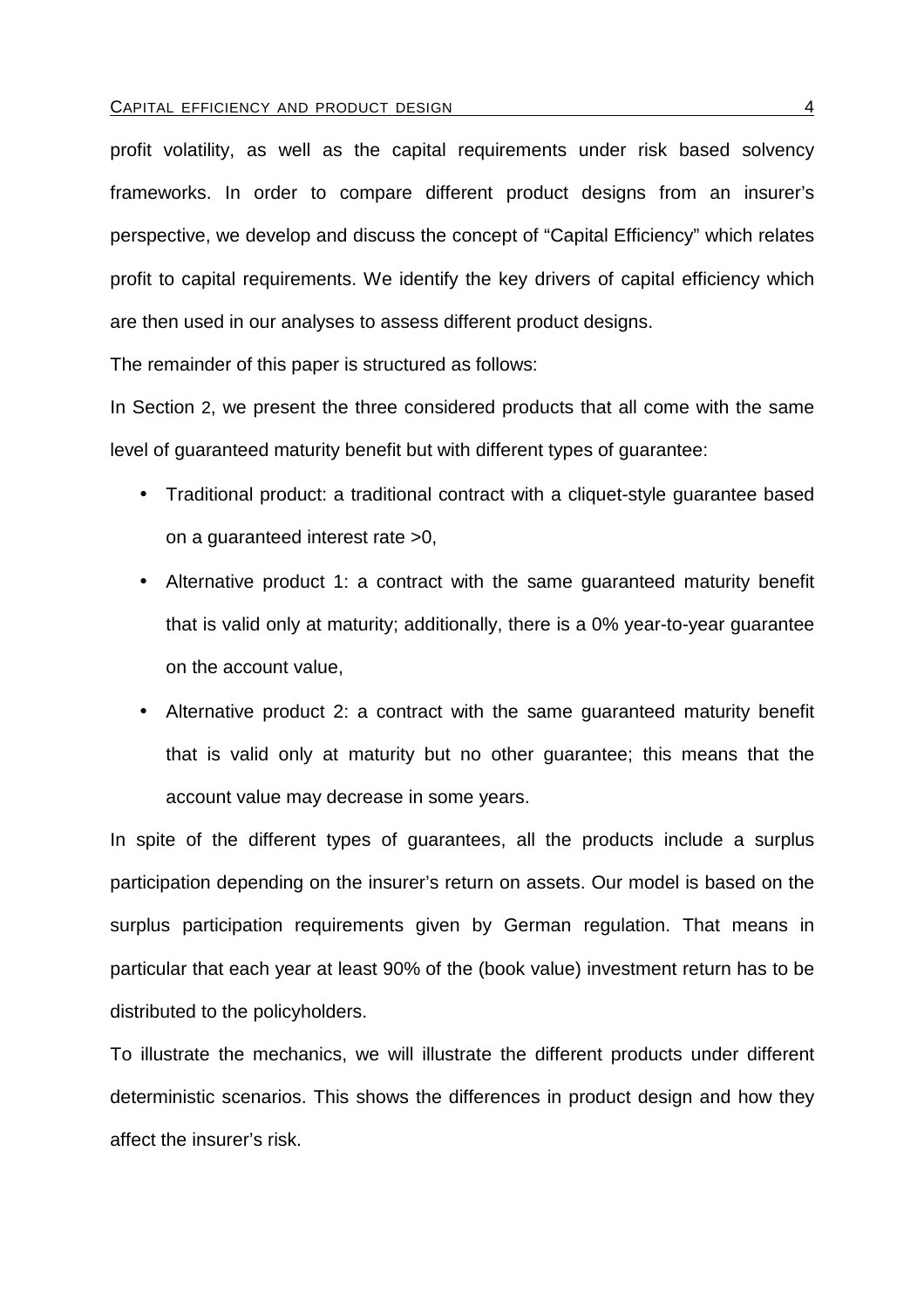In Section 3, we introduce our stochastic model which is based on a standard financial market model: The stock return and short rate processes are modeled using a correlated Black-Scholes and Vasicek model.<sup>2</sup> We then describe how the evolution of the insurance portfolio and the insurer's balance sheet are simulated in our assetliability-model. The considered asset allocation consists of bonds with different maturities and stocks. The model also reflects management rules.

Furthermore, we introduce a measure for capital efficiency based on currently discussed solvency regulations such as the Solvency II framework. We also propose a more tractable measure for an assessment of the key drivers of capital efficiency.

In Section 4, we present the numerical results. We show that the alternative products are significantly more capital efficient: financial risk and therefore also capital requirement is significantly reduced, although in most scenarios all products provide the same maturity benefit to the policyholder. The asymmetry, i.e. particularly the heavy left tail of the insurer's profit distribution is reduced by the modified products. This leads to a significant reduction of both, the TVOG and the solvency capital requirement for interest rate risk.

Section 5 concludes and provides an outlook on further research.

# **2 Considered products**

 $\overline{a}$ 

In this section, we describe the three different participating life insurance products that we will analyze in what follows. Note that for the sake of simplicity, we assume for all three products that in case of death of the policyholder in year  $t$ , the current account value  $AV_t$  (defined below) is paid at the end of year  $t$  but no additional death

<sup>&</sup>lt;sup>2</sup> The correlated Black-Scholes and Vasicek model is applied in Zaglauer and Bauer [2008] and Bauer et al. [2012] in a similar way.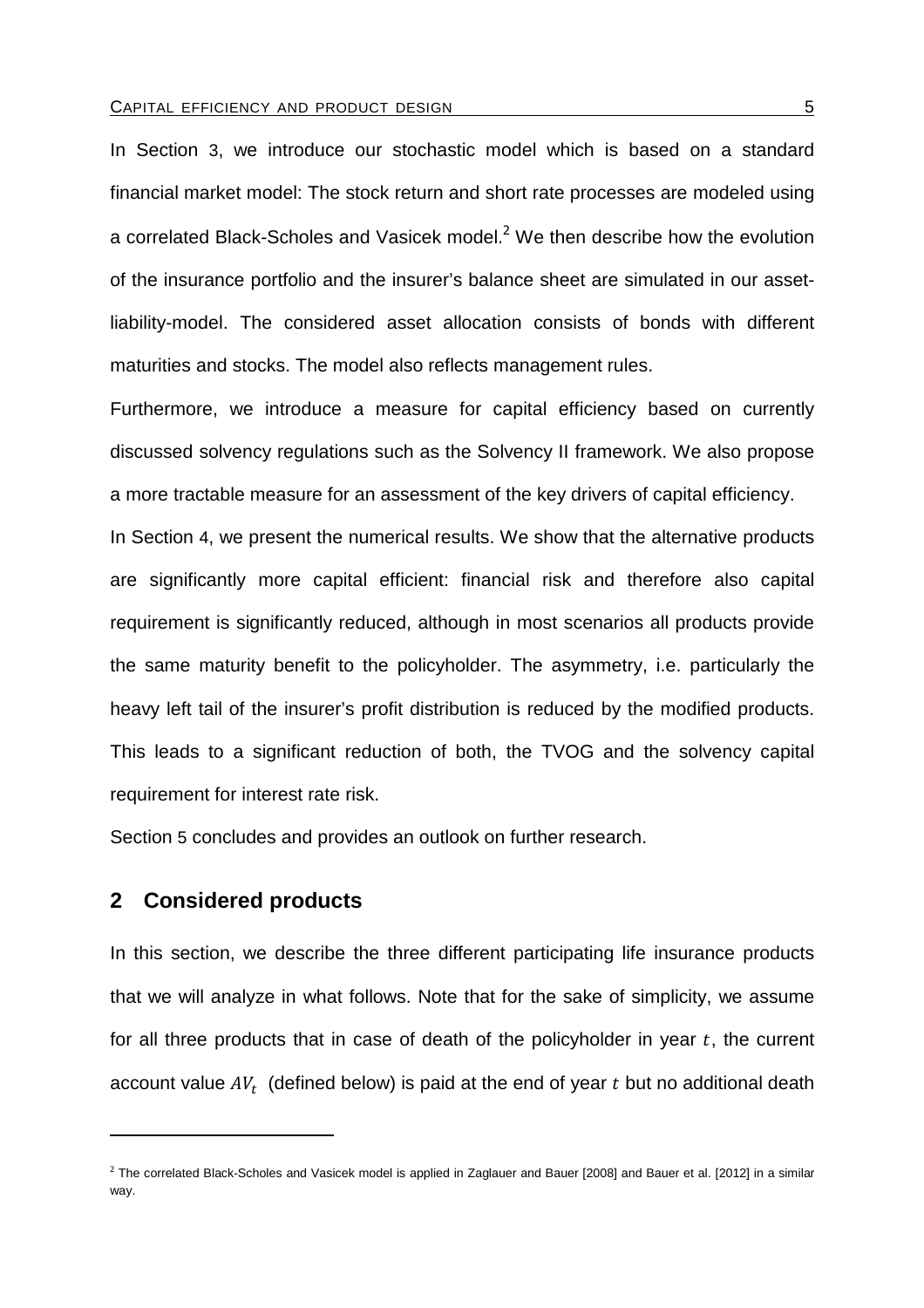benefit is provided. This allows us to ignore mortality for the calculation of premiums and actuarial reserves. Similarly, we assume that the surrender value is equal to the account value.

## **2.1 The traditional product**

First, we consider a traditional participating life insurance contract with a cliquet-style guarantee. It provides a guaranteed benefit  $G$  at maturity  $T$  based on annual premium payments P. The pricing is based on a constant interest rate  $i$  and reflects annual charges  $c_t$ . Based on the actuarial equivalence principle<sup>3</sup>, the relation between the annual premium and the guaranteed benefit is given by

$$
\sum_{t=0}^{T-1} (P - c_t)^t \cdot (1 + i)^{T-t} = G
$$

During the lifetime of the contract, the insurer has to build up sufficient actuarial reserves  $AR_t$  for the guaranteed benefit at maturity. For the traditional product, at any time  $t$ , the same constant interest rate  $i$  is applied to calculate the (prospective) actuarial reserve, i.e.

$$
AR_t = G \cdot \left(\frac{1}{1+i}\right)^{T-t} - \sum_{k=t}^{T-1} (P - c_k) \cdot \left(\frac{1}{1+i}\right)^{k-t}.
$$

The development of the actuarial reserves is then given by:

$$
AR_t = (AR_{t-1} + P - c_{t-1}) \cdot (1 + i).
$$

Traditional participating life insurance contracts typically include an annual surplus participation that depends on the performance of the insurer's assets. For example, German regulation requires that at least  $p = 90\%$  of the (local GAAP book value) earnings on the insurer's assets have to be credited to the policyholders' accounts. For the traditional product, any surplus assigned to a contract immediately increases

 $3$  For the concept of equivalence principle, see e.g. Saxer [1955], Wolthuis [1994].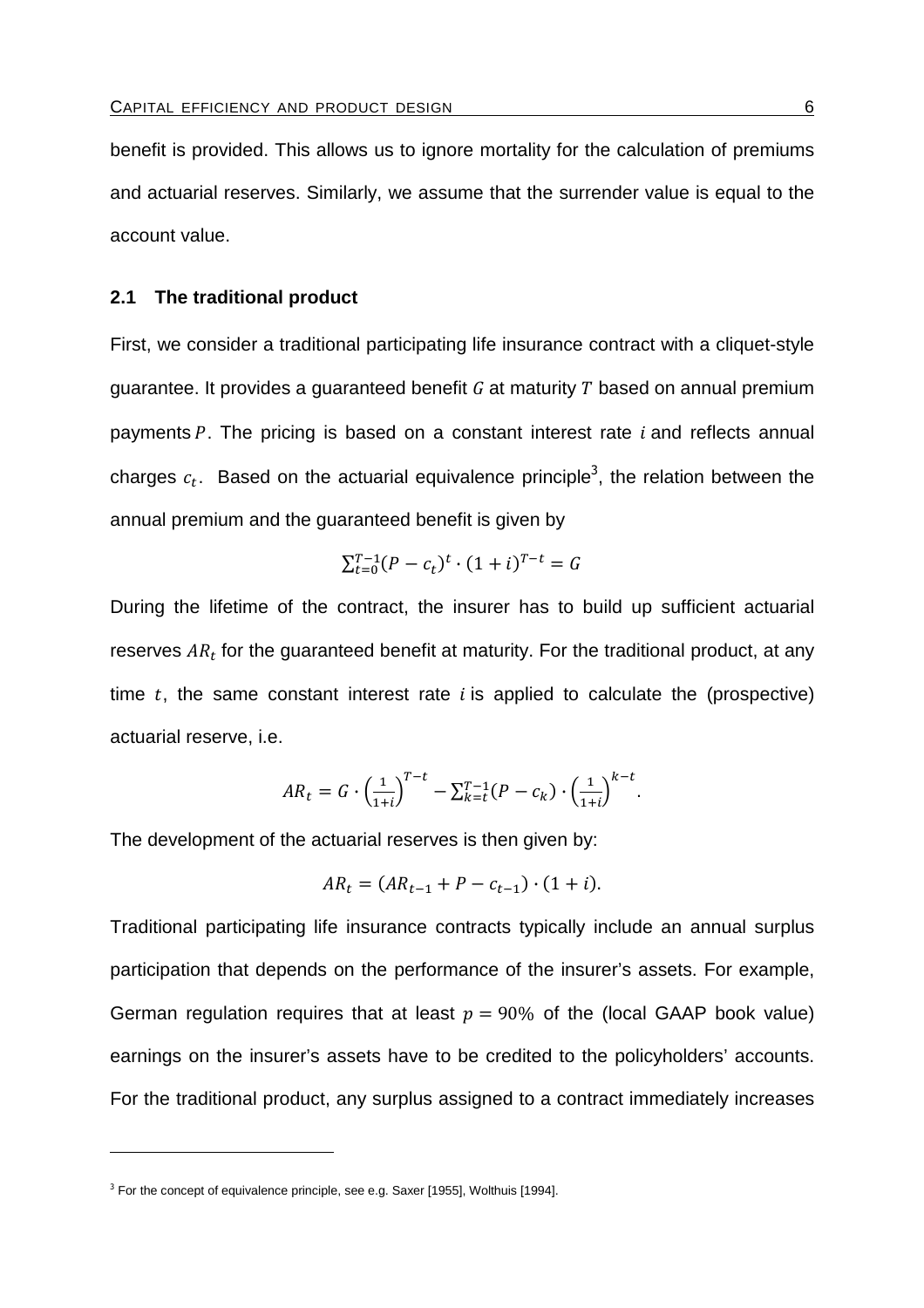the guaranteed benefit based on the same interest rate  $i$ . More precisely, the surplus  $s_t$  is credited to a bonus reserve account  $BR_t$  (where  $BR_0 = 0$ ) and the interest rate  $i$  will also apply each year on the bonus reserve:

$$
BR_t = BR_{t-1} \cdot (1+i) + s_t.
$$

The client's account value  $AV_t$  consists of the sum of the actuarial reserve  $AR_t$  and the bonus reserve  $BR_t;$  the maturity benefit is equal to  $AV_T.$ 

In this setting,  $i$  is a year-to-year minimum guaranteed interest rate, i.e. (in book value terms) at least this rate has to be earned each year on the assets backing the account value. Therefore, such contracts contain an optionality that is often referred to as asymmetry: If the asset return is above  $i$ , a large part (e.g. 90%) of the return is credited to the client as a surplus and the shareholders receive only a small portion (e.g. 10%) of the return. If, on the other hand, the asset returns are below  $i$ , then 100% of the shortfall has to be compensated by the shareholder. Additionally, if the insurer earns a high return on assets and hence distributes a high surplus, this increases the insurer's future risk since the rate  $i$  has to be earned on this surplus amount in subsequent years. Such products constitute a significant financial risk to the insurance company, in particular in a framework of low interest rates and volatile capital markets.<sup>4</sup>

The mechanics of this year-to-year guarantee is illustrated in Figure 2-1 for two exemplary scenarios. We consider a traditional policy with term to maturity  $T = 20$ years and a guaranteed benefit of  $G = 20,000 \text{ E}$ . Following the current situation in Germany, we let  $i = 1.75\%$  and assume a surplus participation rate of  $p = 90\%$  on the asset returns.

<sup>4</sup> This was also a key result of the QIS5 final report preparing for Solvency II, cf. EIOPA [2013a] and BaFin [2013].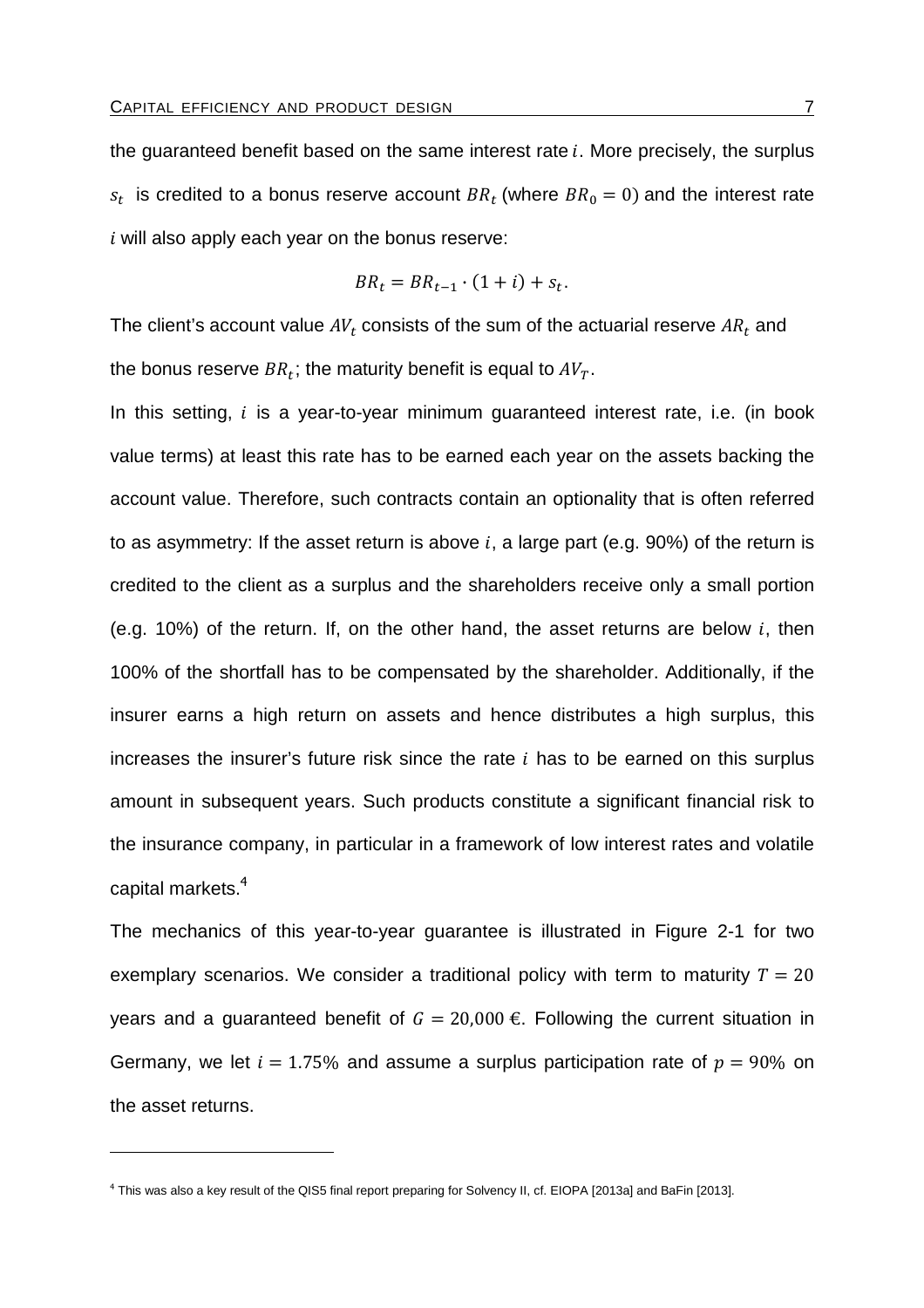The first scenario is not critical for the insurer. The asset return (which is arbitrarily assumed for illustrative purposes) starts at 3%, then over time drops to 2% and increases back to 3%. The chart shows this asset return, the "client's yield" (i.e. the interest credited to the client's account including surplus), the "required yield" (which is defined as the minimum rate that has to be credited to the client's account), and the insurer's yield (which is the portion of the surplus that goes to the shareholder). Obviously, in this simple example, the client's yield always amounts to 90% of the asset return and the insurer's yield always amounts to 10% of the asset return. By definition, for this product design, the required yield is constant and always coincides with  $i = 1.75\%$ .

In the second scenario, we let the asset return drop all the way down to 1%. Whenever 90% of the asset return would be less than the required yield, the insurer has to credit the required yield to the account value. This happens at the shareholder's expense, i.e. the insurer's yield is reduced and even becomes negative. This means that a shortfall occurs and the insurer has to provide additional funds.



**Figure 2-1: Two exemplary scenarios for the traditional product: asset returns and yield distribution**  It is worthwhile noting that in this traditional product design, the interest rate  $i$  plays three different roles: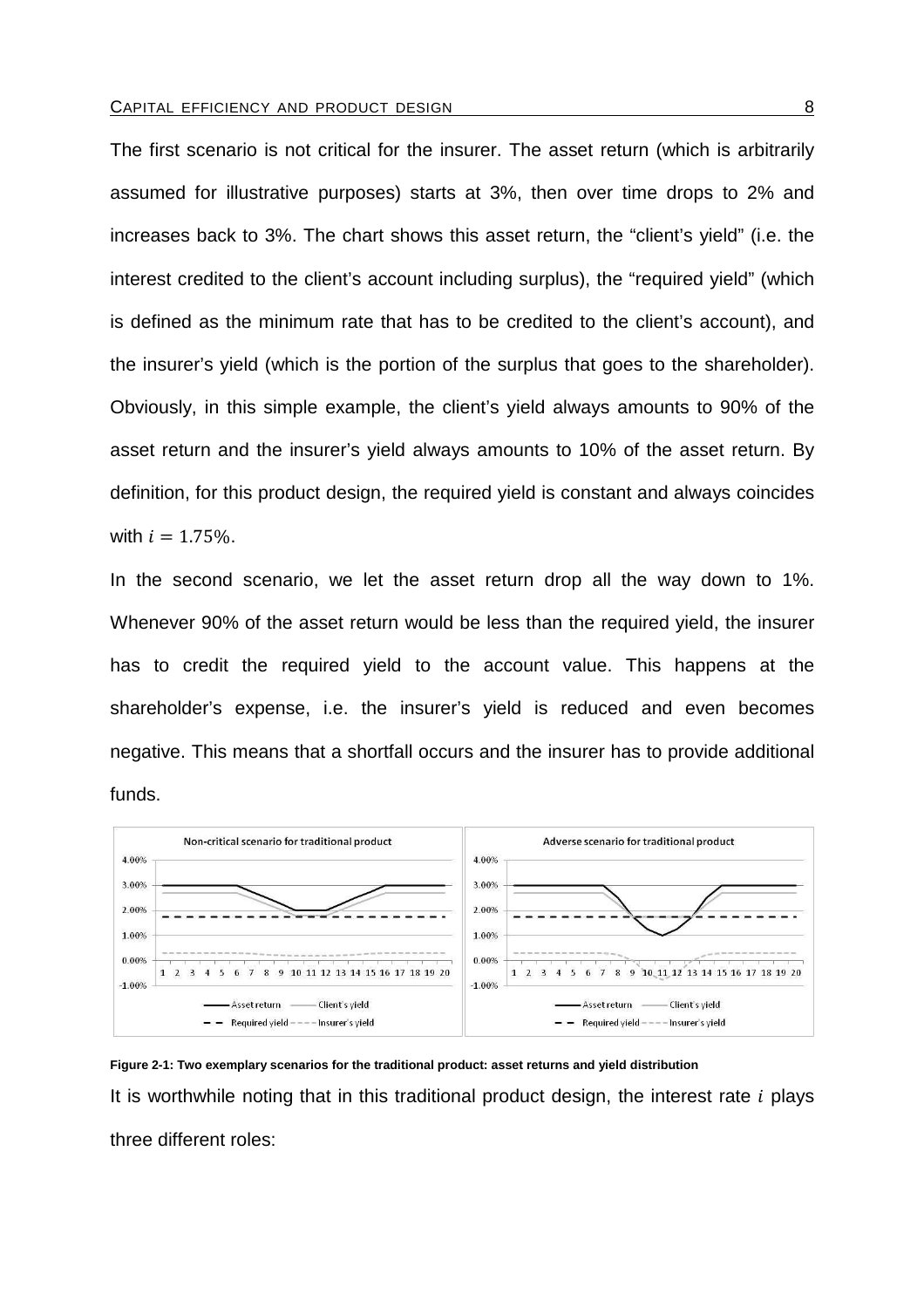- pricing interest rate  $i_p$  used for determining the ratio between the premium and the guaranteed maturity benefit,
- reserving interest rate  $i_r$ , i.e. technical interest rate used for the calculation of the prospective actuarial reserves,
- year-to-year minimum guaranteed interest rate  $i_a$ , i.e. a minimum return on the account value.

### **2.2 Alternative products**

We will now introduce two alternative product designs which are based on the idea to allow different values for the pricing rate, the reserving rate and the year-to-year minimum guaranteed interest rate on the account value. This leads to the following formulae for the relation between the annual premium and the guaranteed benefit and the actuarial reserves:

$$
\sum_{t=0}^{T-1} (P - c_t)^t \cdot (1 + i_p)^{T-t} = G
$$
  

$$
AR_t = G \cdot \left(\frac{1}{1 + i_r}\right)^{T-t} - \sum_{k=t}^{T-1} (P - c_k) \cdot \left(\frac{1}{1 + i_r}\right)^{k-t}
$$

Note, that in the first years of the contract, negative values for  $AR_t$  are possible in case of  $i_p < i_r$ , which implies a "financial buffer" at the beginning of the contract. The year-to-year minimum guaranteed interest rate  $i_g$  is not relevant for the formulae above, but it is simply a restriction for the development of the client's account, i.e.

$$
AV_t \ge (AV_{t-1} + P - c_{t-1}) \cdot (1 + i_g),
$$

where  $AV_0 = max\{AR_0, 0\}$  is the initial account value of the contract.

The crucial difference between such new participating products and traditional participating products is that the guaranteed maturity benefit is not increased during the lifetime of the contract. Note, however, that the prospective reserve  $AR_t$  in this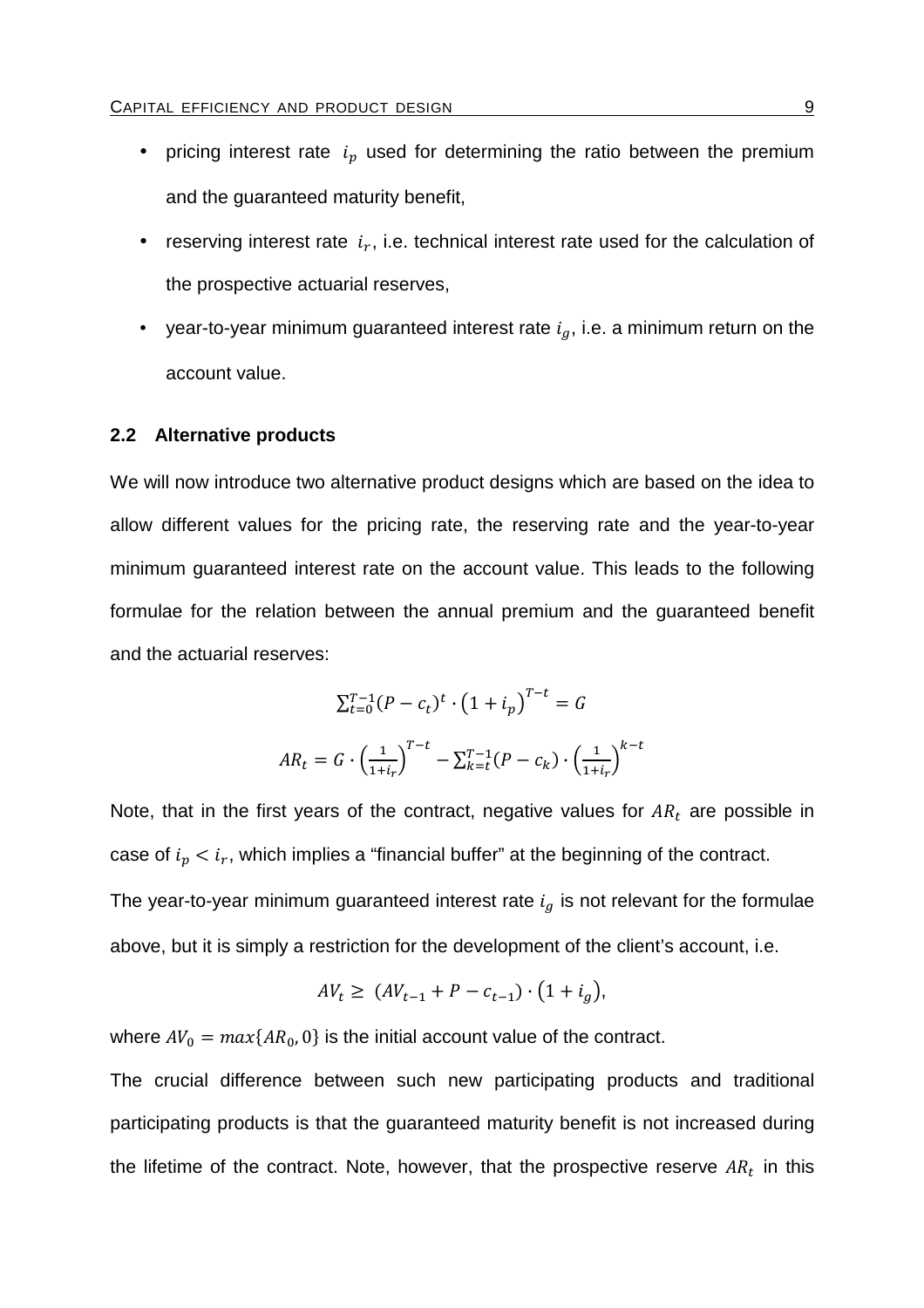setting is only a minimum reserve for the guaranteed maturity benefit: If at any time this minimum reserve exceeds the account value, then the account value has to be increased to the minimum reserve, i.e. it always holds that  $A V_t \geq A R_t.$  Under "normal" circumstances (i.e. whenever the account value exceeds the minimum reserve), the technical reserve (under local GAAP) coincides with the account value and exceeds the minimum reserve; note that the surrender value is equal to the account value and the technical reserve may not be below the surrender value.

The required yield on the account value in year  $t$  is equal to

$$
z_t = max \left\{ \frac{max\{AR_t, 0\}}{(AY_{t-1} + P - c_{t-1})} - 1, i_g \right\}.
$$
 (1)

Within the maximum function in (1), the first condition assures that the account value is non-negative and never lower than the actuarial reserve. The required yield decreases if the bonus reserve (which is included in  $AV_{t-1}$ ) increases; in this sense, the bonus reserve acts as a "financial buffer" which reduces future yield requirements. The second condition simply makes sure that the year-to-year minimum guaranteed interest rate is always credited. Depending on the choice of  $i_q$ , the account value may increase with a lower rate than the technical rate  $i_r$ , or even decrease if  $i_g < 0$ .

The surplus participation rules remain unchanged: the policyholder's share  $p$  (e.g. 90%) of the asset return is credited to the policyholders (but not less than  $z_t$ ). Hence, as long as the policyholder's share is above the technical interest rate used in the traditional product, there is no difference between the traditional and the alternative product designs. Only in years with an adverse capital market development, the yield on the account value may be reduced if the required yield  $\mathrm{z}_t$  allows for it.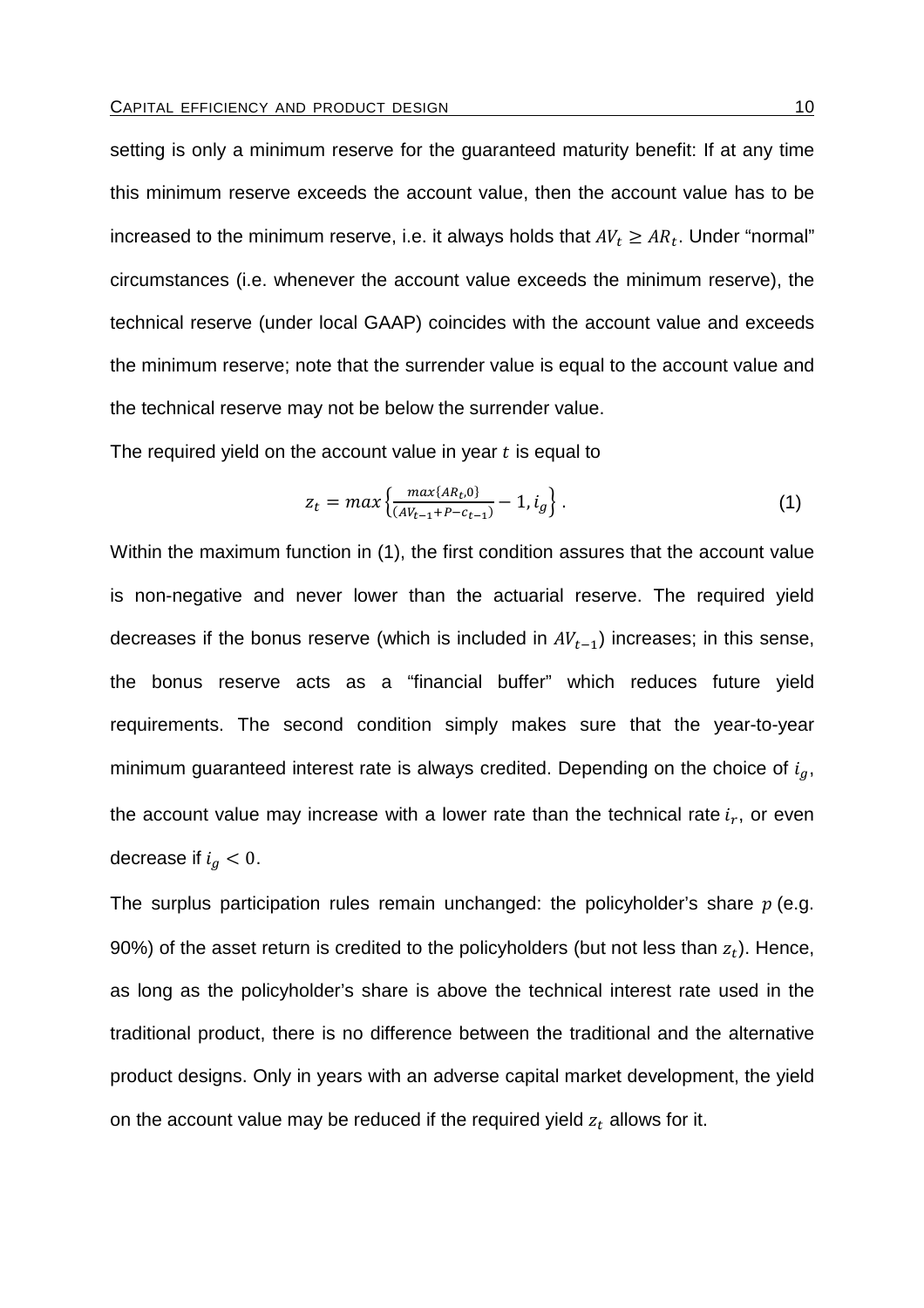Obviously, only combinations fulfilling  $i_g \leq i_p \leq i_r$  result in suitable products. If the first inequality is violated, then the year-to-year minimum guaranteed interest rate results in a higher guaranteed maturity benefit than intended by the pricing rate. If the second inequality is violated then at outset of the contract, additional reserves (exceeding the first premium) are required.

In what follows, we will consider two concrete alternative product designs. Obviously, the choice of  $i_a$  fundamentally changes the mechanics of the guarantee embedded in the product (or the "type" of guarantee), whereas the choice of  $i_p$  changes the level of the guarantee. Since we want to focus on the effect of the different guarantee mechanisms, we use a pricing rate that coincides with the technical rate from the traditional product. Hence the guaranteed maturity benefit remains unchanged. Since the legally prescribed maximum value for the reserving rate also coincides with the technical rate from the traditional product, we get  $i_p = i_r = 1.75\%$ .

In our alternative product 1, we set  $i<sub>g</sub> = 0%$  (0% year-to-year guarantee) and for alternative 2 we set  $i_g = -100\%$  (no year-to-year guarantee). In order to illustrate the mechanics of the alternative products, Figure 2-2 and Figure 2-3 show the two scenarios from Figure 2-1 for both alternative products. In the first scenario (shown on the left) the required yield  $z_t$  on the account value gradually decreases to zero for both alternative product designs because buffers (in the sense described above) are created. For alternative 1, the required yield decreases to zero and stays there, while for the alternative 2 it even becomes negative after some years.

The adverse scenario on the right shows that the required yield rises again after years with low asset returns since the buffer is reduced. However, contrary to the traditional product, the asset return stays above the required level and no shortfall occurs.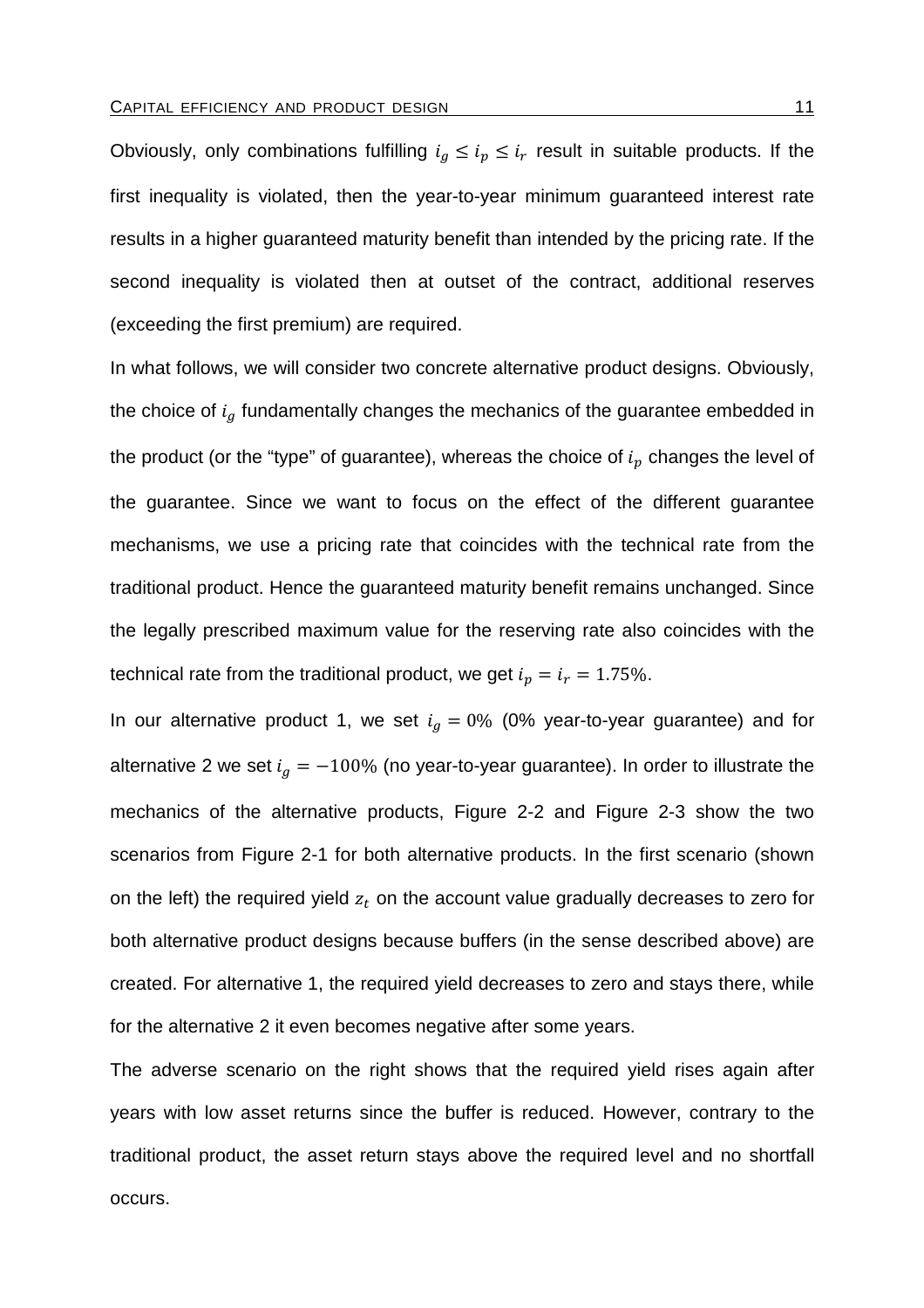From a policyholder's perspective, both alternative product designs provide the same maturity benefit as the traditional product design in the first scenario. This is due to the fact that the asset return (and therefore the client's yield) is always above 1.75%. In the second scenario, however, the maturity benefit is slightly lower for both alternative product designs since (part of) the buffer built up in years 1 to 8 can be used to avoid a shortfall. In this scenario, there is no difference between the two alternative products for the policyholder, because the asset return (and therefore the client's yield) is always positive.





**Figure 2-2: Two exemplary scenarios for alternative 1: asset returns and yield distribution.** 

#### **Figure 2-3: Two exemplary scenarios for alternative 2: asset returns and yield distribution.**

Even if scenarios where the policyholder's benefit for the alternative product designs is smaller than for the traditional design appear unlikely, the difference in the product design has a significant impact on the insurer's solvency requirements since the financial risks particularly in adverse scenarios are a key driver for the solvency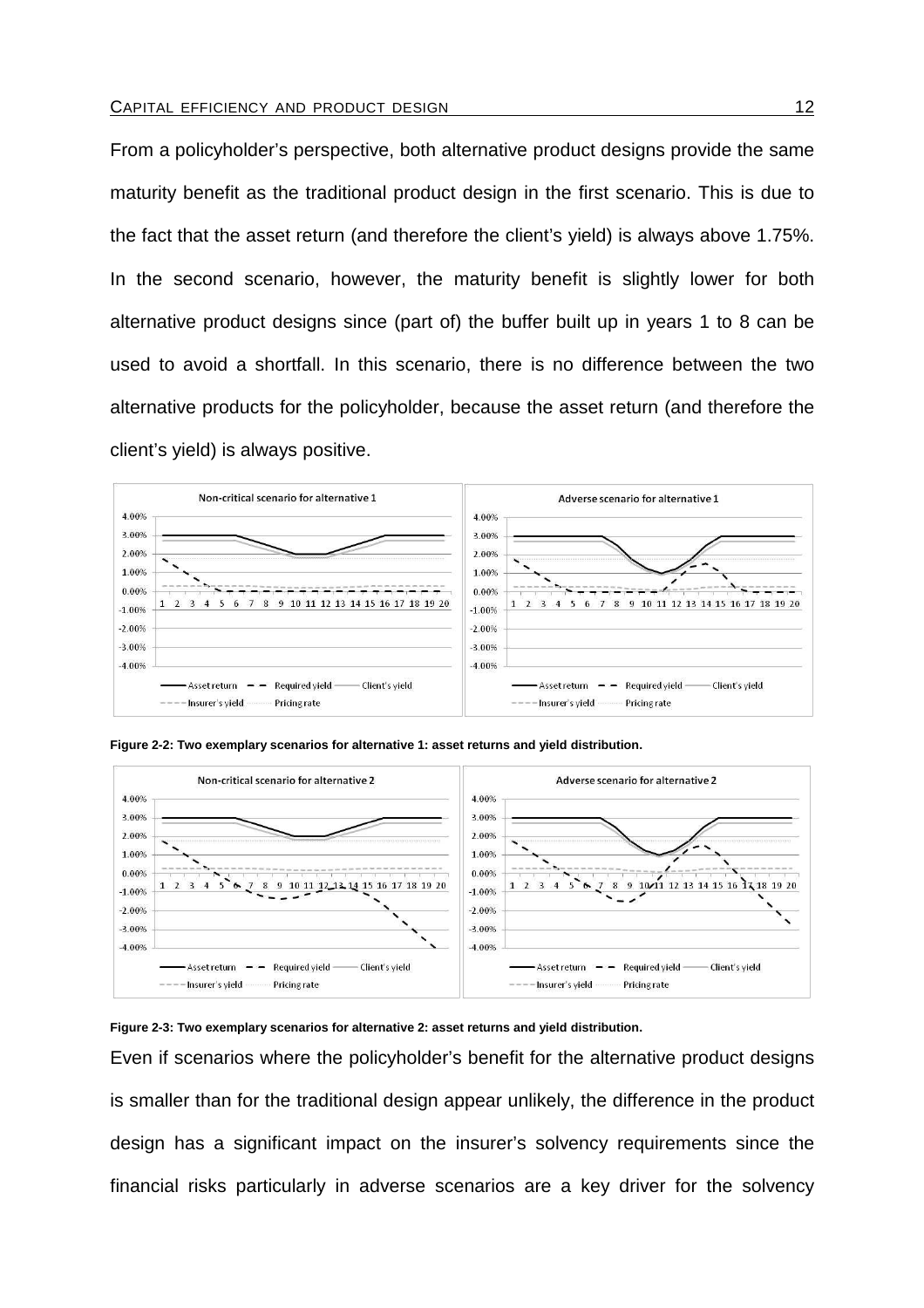capital requirement. This will be considered in a stochastic framework in the following sections.

# **3 Stochastic modeling and analyzed key figures**

Since surplus participation is typically based on local GAAP book values (in particular in Continental Europe), we use a stochastic balance sheet and cash flow projection model for the analysis of the alternative product designs presented in the previous section. The model includes management rules concerning asset allocation, reinvestment strategy, handling of unrealized gains and losses and surplus distribution. It allows us to derive key figures for the comparison of the considered products with respect to profitability and capital requirements. Since the focus of the paper is on the valuation of future profits and capital requirements we will introduce the model under a risk-neutral measure. Similar models have been used (also in a real-world framework) in Kling et al. [2007a], Kling et al. [2007b] and Graf et al. [2011].

## **3.1 The financial market model**

We apply a financial market model where the insurer's assets are invested in a portfolio consisting of coupon bonds and stocks. We treat both assets as risky assets in a risk-neutral, frictionless and continuous financial market. Additionally, cash flows during the year are invested in a riskless bank account (until assets are reallocated). We let the short rate process  $r_t$  follow a Vasicek model, and the stock price  $S_t$  follows a geometric Brownian motion described by

$$
dr_t = \kappa(\theta - r_t)dt + \sigma_r dW_t^{(1)}
$$
 and  

$$
\frac{ds_t}{s_t} = r_t dt + \rho \sigma_S dW_t^{(1)} + \sqrt{1 - \rho^2} \sigma_S dW_t^{(2)},
$$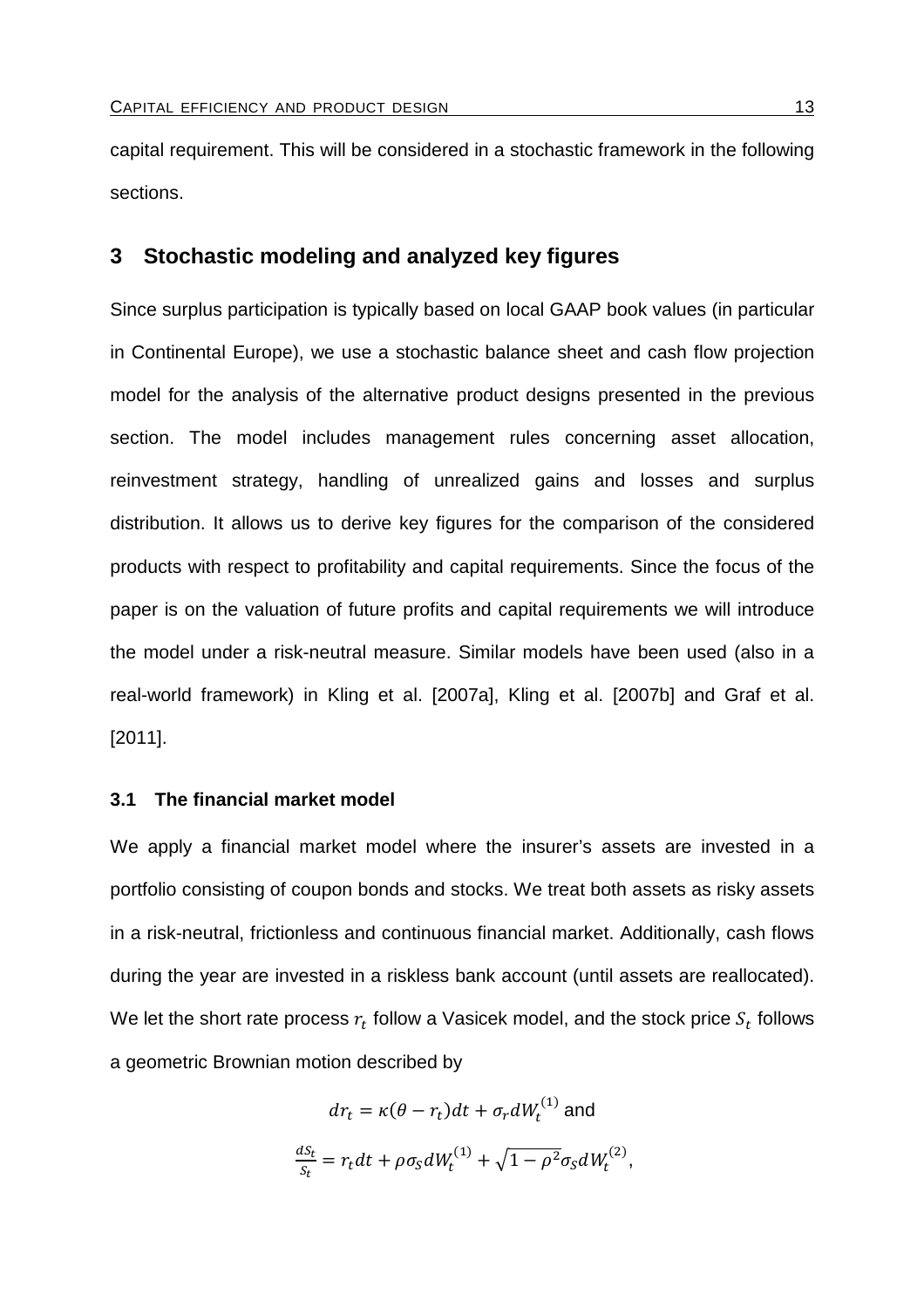where  $W_t^{(1)}$  and  $W_t^{(2)}$  each denote a Wiener process on some probability space  $(\Omega, \mathcal{F}, \mathbb{Q})$  with a risk-neutral measure  $\mathbb Q$  and a filtration  $\mathcal{F}$ , to which  $W_t^{(1)}$  and  $W_t^{(2)}$  are adapted. The parameters  $\kappa$ ,  $\theta$ ,  $\sigma_r$ ,  $\sigma_S$  and  $\rho$  are deterministic and constant. For the purpose of performing Monte Carlo simulations the stochastic differential equations can be solved to

$$
S_t = S_{t-1} \cdot exp\left(\int_{t-1}^t r_u du - \frac{\sigma_S^2}{2} + \int_{t-1}^t \rho \sigma_S dW_u^{(1)} + \int_{t-1}^t \sqrt{1 - \rho^2} \sigma_S dW_u^{(2)}\right)
$$
 and  

$$
r_t = e^{-\kappa} \cdot r_{t-1} + \theta(1 - e^{-\kappa}) + \int_{t-1}^t \sigma_r \cdot e^{-\kappa(t-u)} dW_u^{(1)},
$$

where  $S_0 = 1$  and the initial short rate  $r_0$  is a deterministic parameter. Then, the bank account is given by  $B_t = \exp\left(\int_0^t r_u du\right)$ . It can be shown that the four (stochastic) integrals in the formulae above follow a joint normal distribution<sup>5</sup>. Monte Carlo paths are calculated using random realizations of this multidimensional distribution. The yield curve is then given by $6<sup>6</sup>$ 

$$
r_t(s) = exp\left[\frac{1}{s}\left(\frac{1-e^{-\kappa s}}{\kappa}r_t + \left(s - \frac{1-e^{-\kappa s}}{\kappa}\right)\cdot\left(\theta - \frac{\sigma_r^2}{2\kappa^2}\right) + \left(\frac{1-e^{-\kappa s}}{\kappa}\right)^2\frac{\sigma_r^2}{4\kappa}\right)\right] - 1
$$

for any time t and term  $s > t$ . Based on the yield curves, we calculate par yields that determine the coupon rates of the considered coupon bonds.

#### **3.2 The asset-liability model**

The insurer's simplified balance sheet at time  $t$  is given by Table 3-1.

<sup>&</sup>lt;sup>5</sup> Cf. Zaglauer and Bauer [2008]. A comprehensive explanation of this property is included in Bergmann [2011].

<sup>&</sup>lt;sup>6</sup> See Seyboth [2011] as well as Branger and Schlag [2004].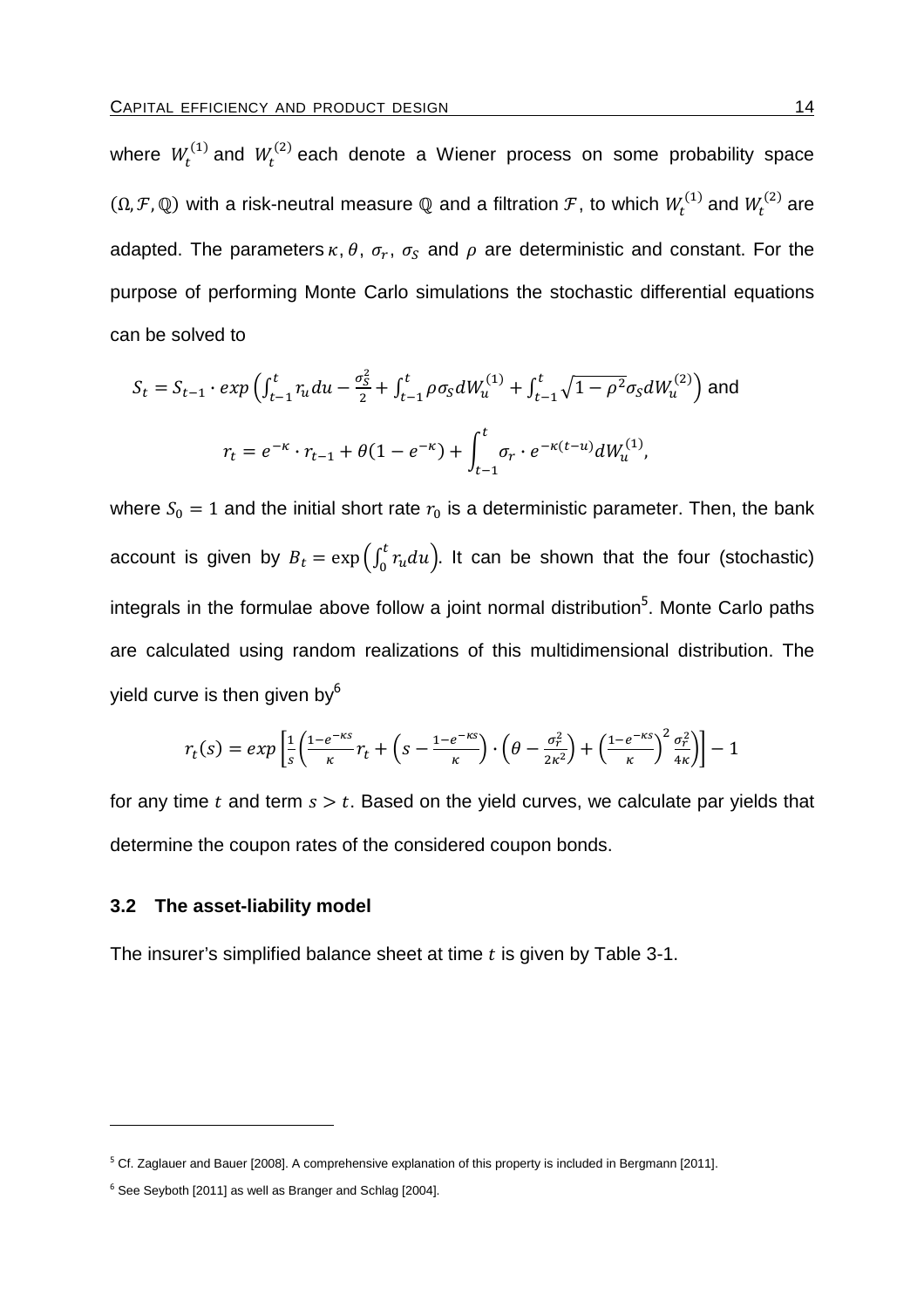| Assets   | Liabilities |
|----------|-------------|
| $BV_t^S$ | $\Lambda_f$ |
| $BV^B_t$ | $AV_t$      |

#### Table 3-1: Balance sheet at time *t*.

On the liability side, we consider the account value of the insurance contracts  $AV_t$  as defined in section 2. Since the analysis is performed for a specific portfolio of insurance contracts on a stand-alone basis, there is no explicit allowance for shareholder's equity or other reserves on the liability side. Further, we do not consider new business.  $X_t$  denotes the profit or loss of the shareholders in year t, with corresponding cash flow at the beginning of the next year.

In our projection of the assets and insurance contracts, incoming cash flows (premium payments at the beginning of the year, coupon payments and repayment of nominal at the end of the year) and outgoing cash flows (expenses at the beginning of the year and benefit payments at the end of the year) occur. In each simulation path, cash flows occurring at the beginning of the year are invested in a bank account. At the end of the year, the market values of the stocks and coupon bonds are derived and the asset allocation is readjusted according to a rebalancing strategy with a constant stock ratio of q based on market values. Conversely,  $(1 - q)$  is invested in bonds and any money on the bank account is withdrawn and invested in the portfolio consisting of stocks and bonds.

If in the process of rebalancing bonds need to be bought, the amount is fully invested into newly issued coupon bonds yielding at par with a given term  $M$ . However, towards the end of the projection, when the insurance contracts' remaining term is less than  $M$  years, we invest in bonds with a term that coincides with the longest remaining term of the insurance contracts. If bonds need to be sold, they are sold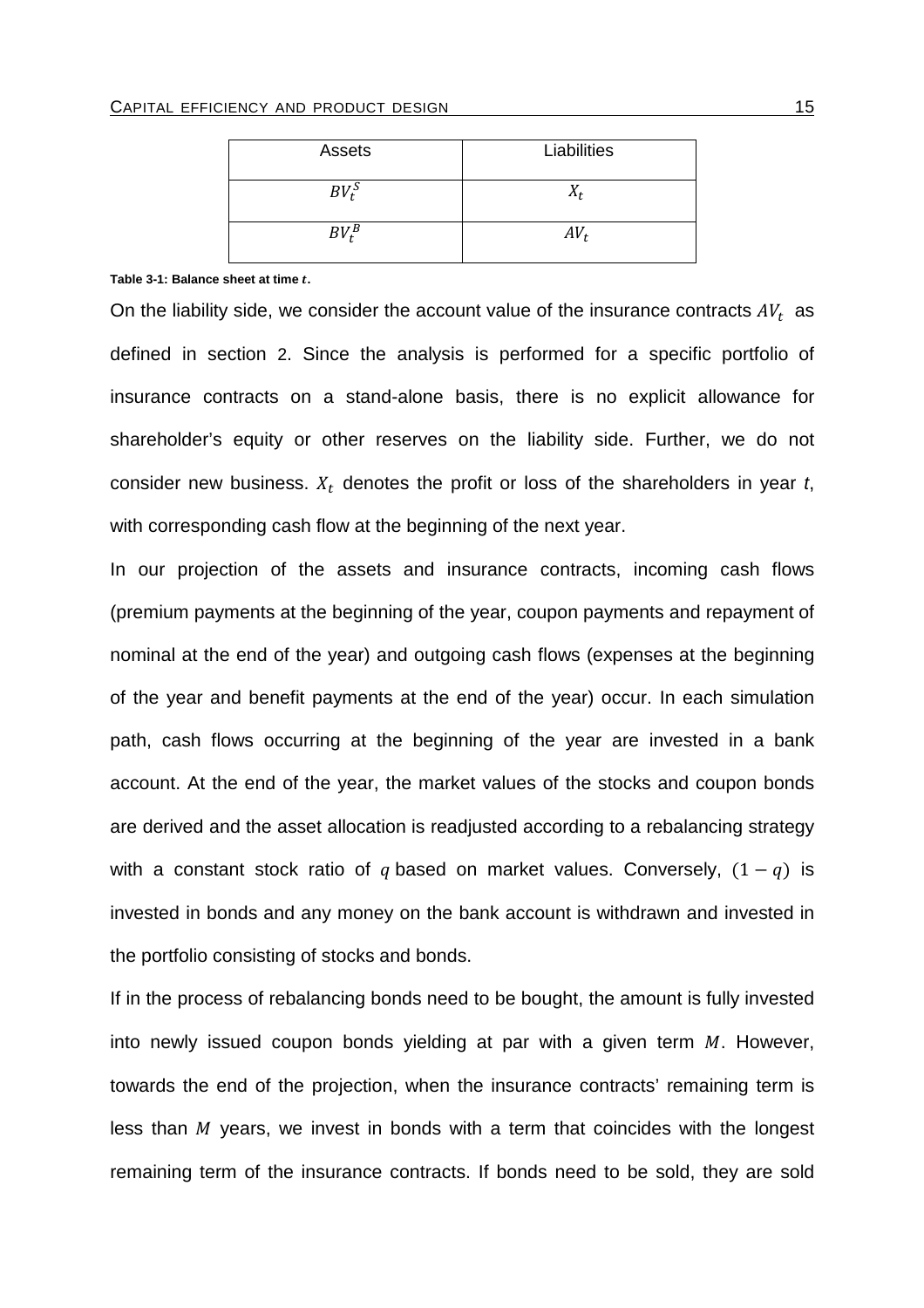proportionally to the market values of the different remaining terms in the existing portfolio.

With respect to accounting, we use book-value accounting rules following German GAAP: Coupon bonds are considered as held to maturity and their book value  $BV_{t}^{B}$  is always given by their nominal amounts (irrespective if the market value is higher or lower). In contrast, for the book value of the stocks  $BV_t^S$ , the insurer has some discretion. This may result in unrealized gains or losses (UGL).

Of course, interest rate movements as well as the rebalancing will cause fluctuations with respect to the UGL of bonds. Also, the rebalancing may lead to the realization of UGL of stocks. In addition, we assume an additional management rule with respect to UGL of stocks: We assume that the insurer wants to create rather stable book value returns (and hence surplus distributions) in order to signal stability to the market. We therefore assume that a ratio  $d_{pos}$  of the UGL of stocks is realized annually if unrealized gains exist and a ratio  $d_{neq}$  of the UGL is realized annually if unrealized losses exist. In particular,  $d_{neg} = 100\%$  has to be chosen in a legal framework where unrealized losses on stocks are not possible.

Based on this model, the total asset return on a book value basis can be calculated in each simulation path each year as the sum of coupon payments from bonds, interest payments on the bank account and the realization of UGL. The split between policyholders and shareholders is driven by the parameter  $p$  explained in section 2 which describes the minimum portion of the asset return that has to be credited to the policyholders. If the cumulative required yield on the account values of all policyholders is larger than this share, there is no surplus for the policyholders, and exactly the required yield  $z_t$  is credited to every account. Otherwise, surplus is credited to the policies which amounts to the difference between the policyholders'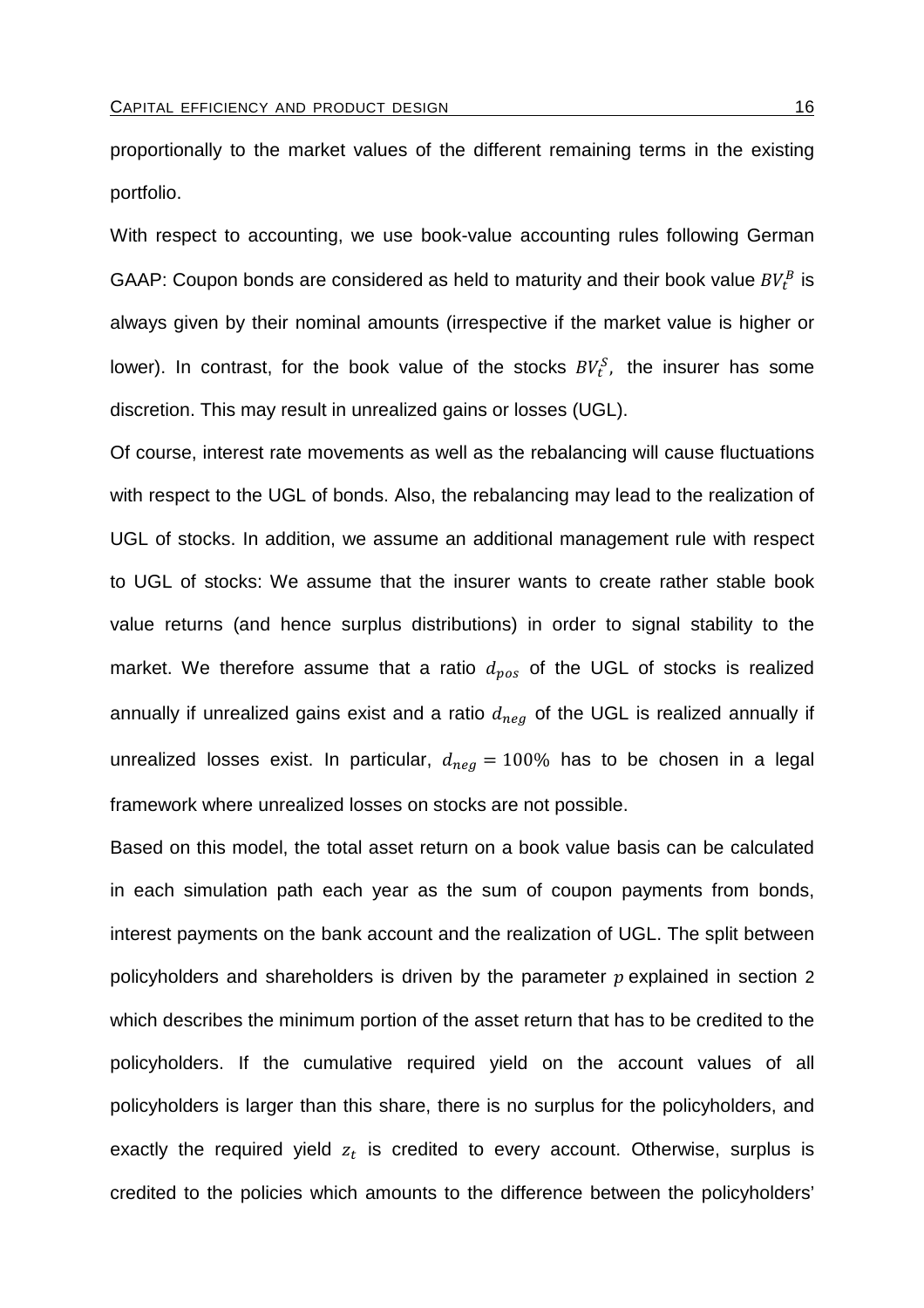share of the asset return and the cumulative required yield. As this is the typical practice e.g. in Germany, we assume that this surplus is distributed among the policyholders such that all policyholders receive the same total yield (defined by the required yield plus surplus rate), if possible. To achieve that, we apply an algorithm that sorts the accounts by required yield, i.e.  $\left(z^{(1)}_t,...,z^{(k)}_t\right)$ ,  $k\in\mathbb{N}$  in ascending order. First, all contracts receive their respective required yield. Then the available surplus is distributed: Starting with the contract(s) with the lowest required yield  $z_t^{(1)}$ , the algorithm distributes the available surplus to all these contracts until the gap to the next required yield  $z_t^{(2)}$  is filled. Then all the contracts with a required yield lower or equal to  $z_t^{(2)}$  receive an equal amount of (relative) surplus until the gap to  $z_t^{(3)}$  is filled, etc. This is continued until the entire surplus is distributed. The result is that all contracts receive the same total yield if this unique total yield exceeds the required yield of all contracts. Otherwise, all contracts with a required yield above some threshold receive exactly their required yield and all contracts with a required yield below that threshold receive an identical total yield that exceeds the respective contracts' required yield (i.e. they receive some surplus) but is lower than the threshold value.

From this, the insurer's profit  $X_t$  results as the difference between the total asset return and the amount credited to all policyholder accounts. If the profit is negative, a shortfall has occurred which we assume to be compensated by a corresponding capital inflow (e.g. from the insurer's shareholders) at the beginning of the next year.<sup>7</sup>

<sup>&</sup>lt;sup>7</sup> We do not consider the shareholders' default put option resulting from their limited liability, which is in line with both Solvency II valuation standards and the market consistent embedded value framework (MCEV), cf. e.g. Bauer et al. [2012] or DAV [2011], section 5.3.4.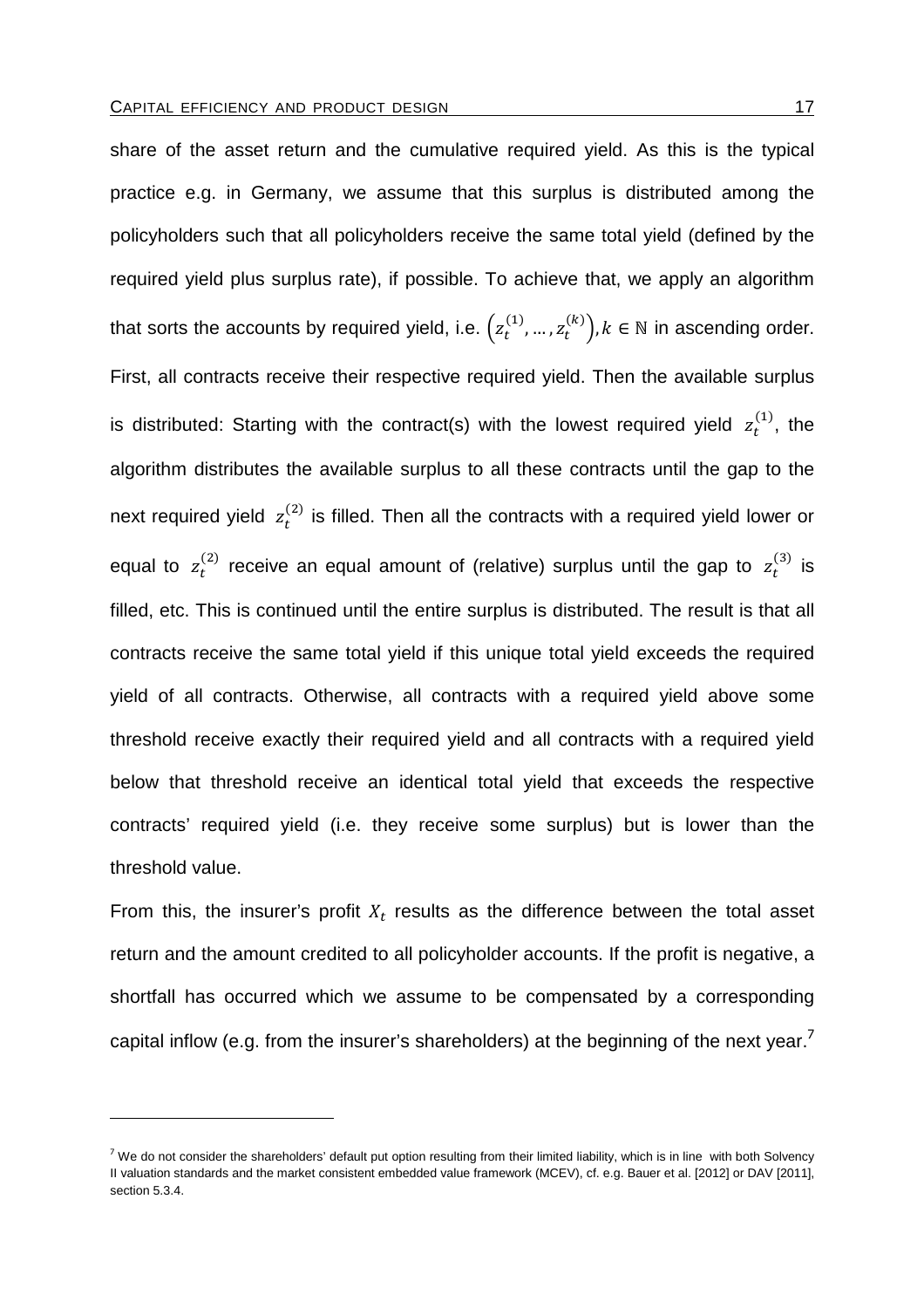Balance sheet and cash flows are projected over  $\tau$  years until the run-off of the inforce portfolio at time zero.

## **3.3 Key drivers for capital efficiency**

The term capital efficiency is frequently used in an intuitive sense, in particular amongst practitioners, to describe the feasibility, profitability, capital requirement, and riskiness of products under risk based solvency frameworks such as Solvency II (to be introduced in the European Union) or Swiss Solvency Test (SST, already in place in Switzerland). However, to the best of our knowledge, no formal definition of this term exists. Also, there is probably no unique correct definition of this term. Nevertheless, it seems obvious, that capital requirement alone is not a suitable figure for managing a product portfolio from an insurer's perspective. Rather, capital requirement and the resulting cost of capital should be considered in relation to profitability.

Therefore, a suitable measure of "Capital Efficiency" could be some ratio of profitability and capital requirement, e.g. based on the distribution of the random variable

$$
\frac{\sum_{t=1}^{t} \frac{X_t}{B_t}}{\sum_{t=1}^{t} \frac{RC_{t-1} \cdot COC_t}{B_t}}
$$

The numerator represents the present value of the insurer's future profits, whereas the denominator is equal to the present value of future cost of capital.  $RC_t$  denotes the required capital at time  $t$  under some risk based solvency framework, i.e. the amount of shareholder's equity needed to support the business in force. The cost of capital is derived by applying the cost of capital rate  $\mathit{CoC}_t$  for year  $t$  on the required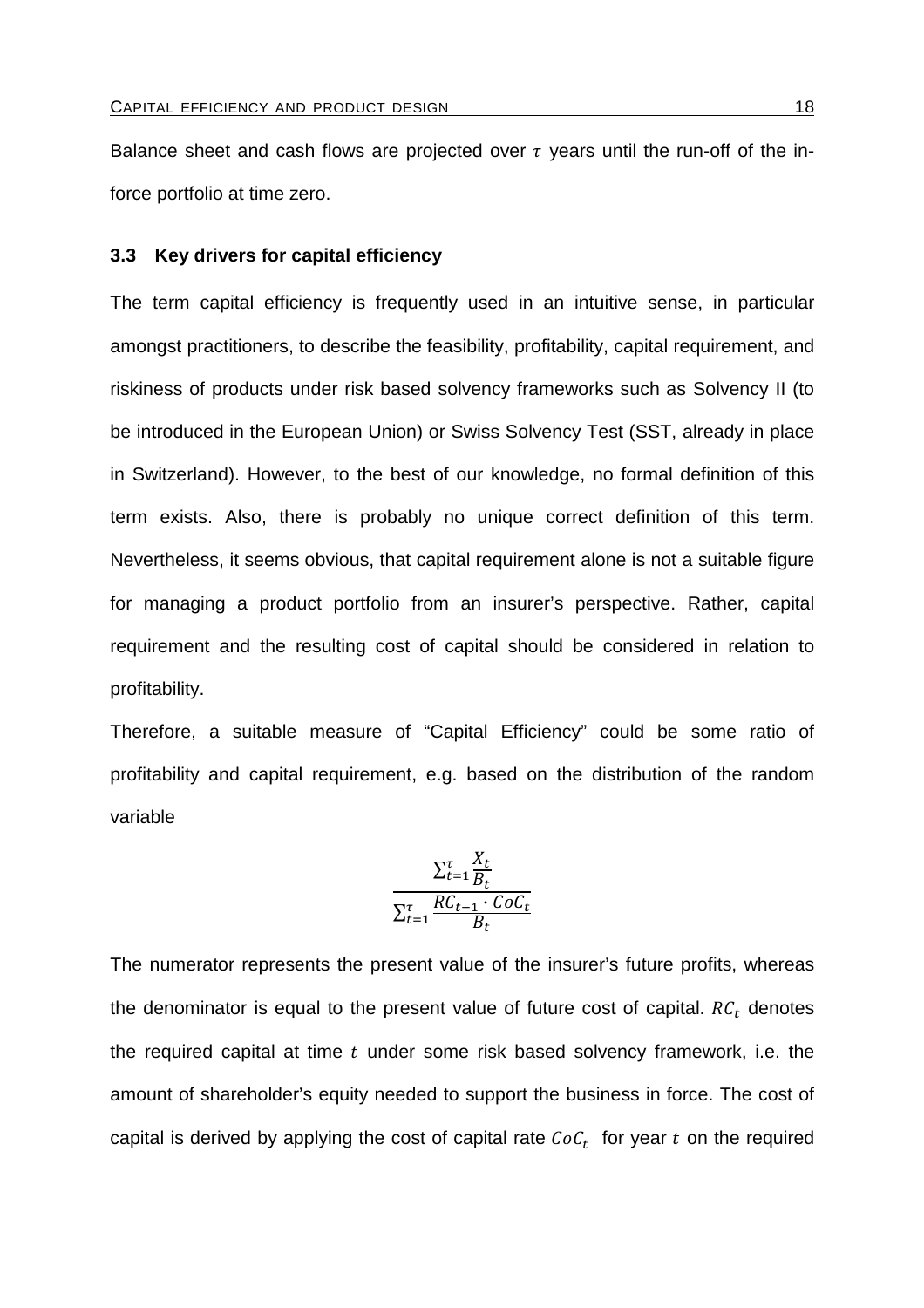capital at the beginning of the year.<sup>8</sup> In practical applications, however, the distribution of this ratio might not be easy to calculate. Therefore, moments of this distribution, a separate analysis of (moments of) the numerator and the denominator or even just an analysis of key drivers on that ratio might have to do as a proxy.

In this spirit, we will use a Monte Carlo framework to calculate the following key figures using the model described above:

A typical market consistent measure for the insurer's profitability is the expected present value of future profits  $(PVFP)^9$ , which corresponds to the expected value of the numerator. The PVFP is estimated based on Monte Carlo simulations:

$$
PVFP = \frac{1}{N} \sum_{n=1}^{N} \sum_{t=1}^{T} \frac{x_t^{(n)}}{B_t^{(n)}},
$$

where N is the number of scenarios,  $X_t^{(n)}$  denotes the insurer's profit/loss in year  $t$  in scenario  $n$ , and  $B_t^{(n)}$  is the value of the bank account after  $t$  years in scenario  $n$ . In addition, the degree of asymmetry of the shareholder's cash flows can be characterized by the distribution of the PVFP over all scenarios<sup>10</sup> and by the time value of options and quarantees (TVOG). Under the MCEV framework $^{11}$ , the latter is defined by

$$
TVOG = PVFP - PVFP_{CE}
$$

where  $\mathit{PVFP}_{\mathit{CE}} = \sum_{t=1}^{\tau} \frac{X_t^{(\mathit{CE})}}{B_t^{(\mathit{CE})}}$  $\frac{\pi}{E}$ <sub> $\frac{At^{\prime}}{Bt^{(CE)}}$ </sub> is the present value of future profits in the so-called "certainty equivalent (CE)" scenario. This deterministic scenario reflects the expected development of the capital market under the risk-neutral measure. It can be

<sup>&</sup>lt;sup>8</sup> This approach is similar to the calculation of the cost of residual nonhedgeable risk (CRNHR) as introduced in the MCEV Principles in CFO-Forum [2009], although  $RC_t$  reflects the total capital requirement including hedgeable risks.

<sup>&</sup>lt;sup>9</sup> The concept of PVFP is introduced as part of the MCEV Principles in CFO-Forum [2009].

 $10$  Note that this is a distribution under the risk-neutral measure and has to be interpreted carefully. However, it can be useful for explaining differences between products regarding PVFP and TVOG.

<sup>11</sup> Cf. CFO-Forum [2009].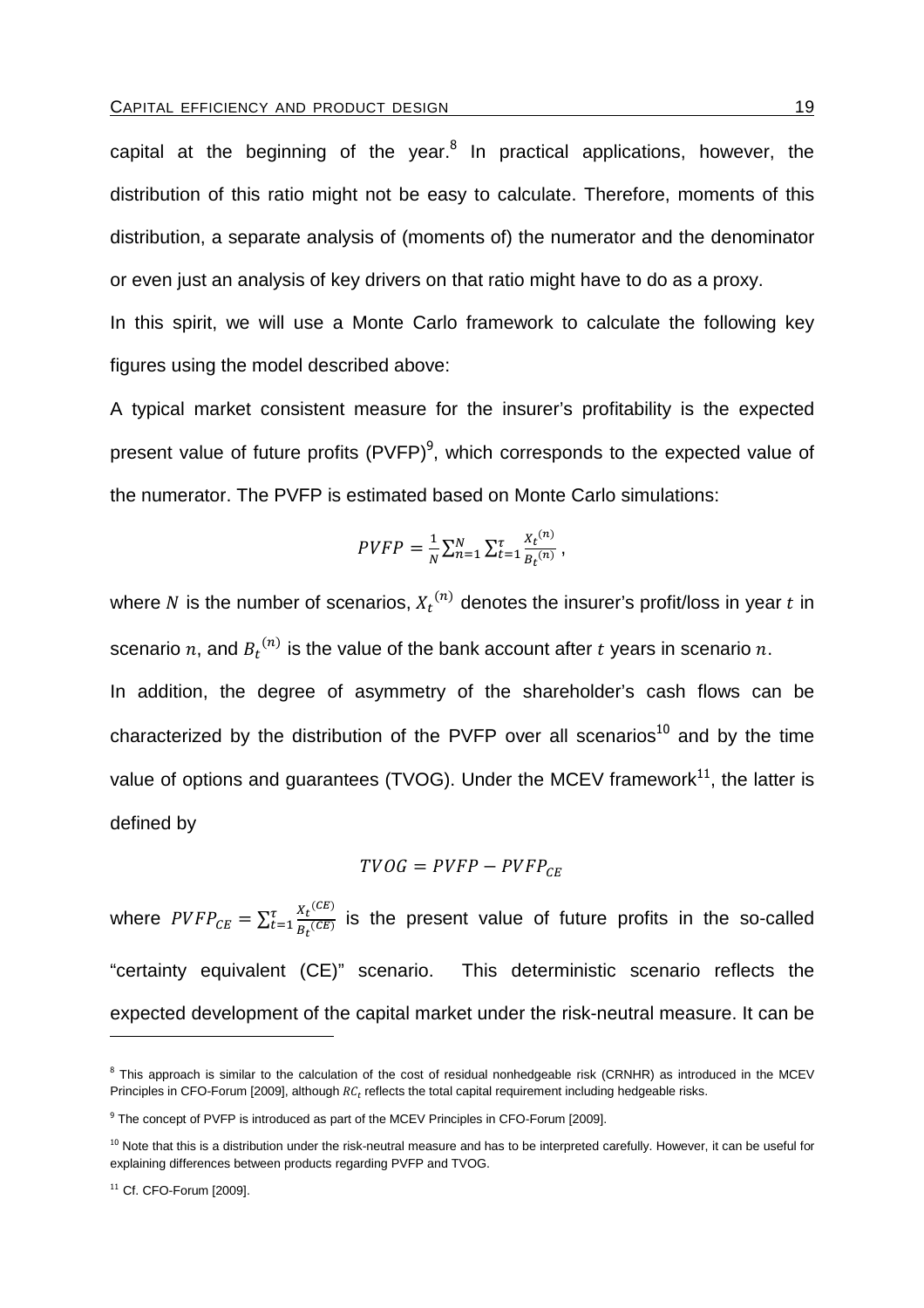derived from the initial yield curve  $r_0(s)^{12}$  based on the assumption that all assets earn the forward rate implied by the initial yield curve. The TVOG is also used as an indicator for capital requirement under risk-based solvency frameworks.

Comparing the expected PVFP between two different interest rate levels – one that we call basic level and a significant lower one that we call stress level – provides another important key figure for interest rate risk and capital requirements. As a key driver for the denominator, we therefore consider

$$
\Delta PVFP = PVFP(basis) - PVFP(stress)
$$

which can be interpreted as a proxy for the solvency capital requirement (SCR) for interest rate risk in the standard formula<sup>13</sup> of the Solvency II framework.

# **4 Results**

## **4.1 Assumptions**

The stochastic valuation model described in the previous section is applied to a portfolio of participating contracts with product parameters as given in Table 4-1. For simplicity, we assume that all policyholders are 40 years old at inception of the contract and mortality is based on the German standard mortality table (DAV 2008 T). Furthermore, we assume annual charges  $c_t$  that are typical in the German market consisting of annual administration charges  $\beta \cdot P$  throughout the contract's lifetime, and acquisition charges  $\alpha \cdot T \cdot P$  which are equally distributed over the first 5 years of the contract. Hence, the charge function is given by  $c_t = \beta \cdot P + \alpha \cdot \frac{T \cdot P}{5} \mathbb{I}_{t \in \{0,\dots,4\}}$ . Other product parameters are given in Table 4-1.

 $\overline{a}$ 

 $12$  Cf. Oechslin et al. [2007].

 $13$  A description of the current version of the standard formula can be found in EIOPA [2013b].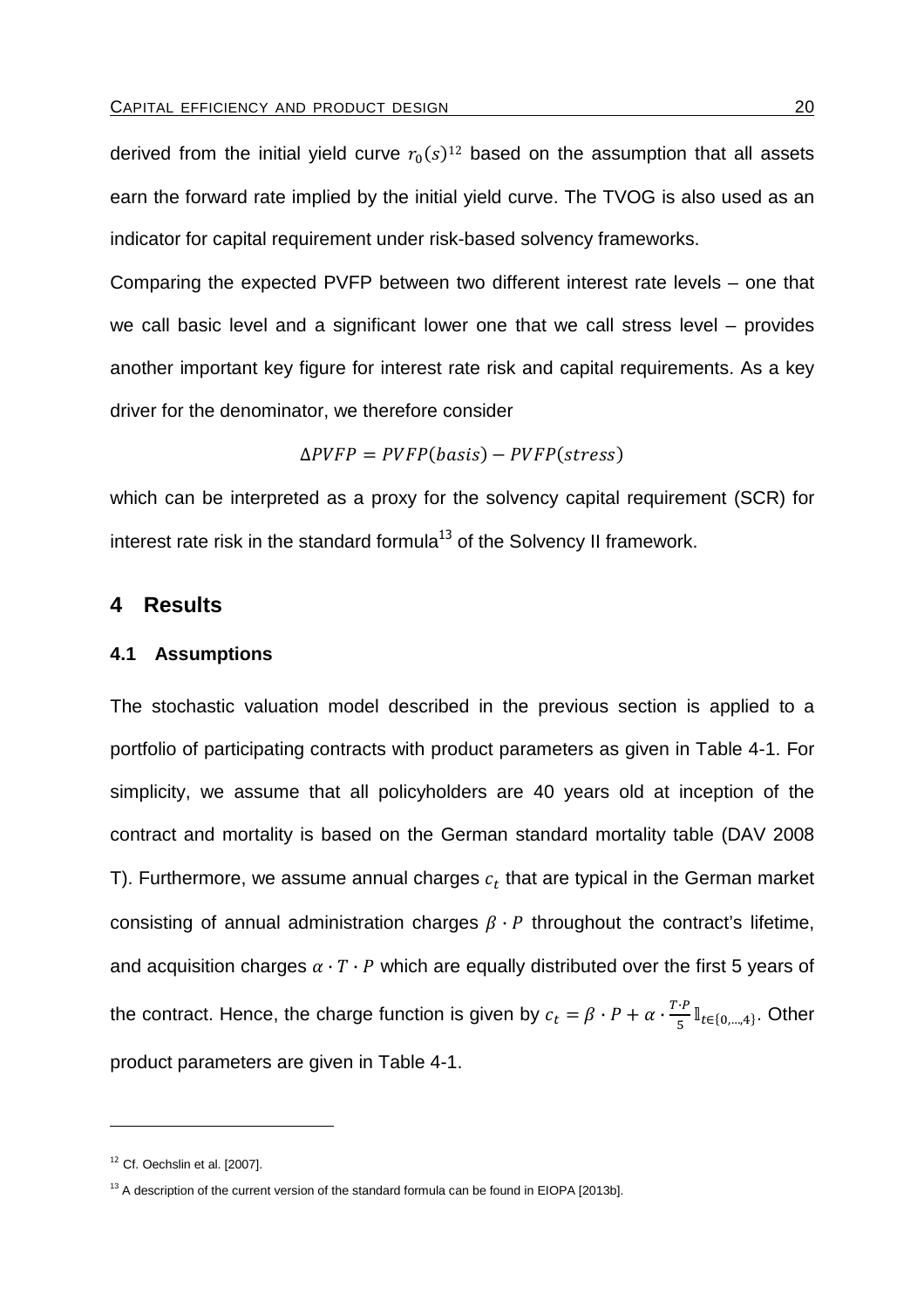| $i_p / i_r / i_g$                                               |  |          |    |  |                       |
|-----------------------------------------------------------------|--|----------|----|--|-----------------------|
| <b>Traditional Product:</b><br>Alternative 1:<br>Alternative 2: |  |          |    |  |                       |
| 1.75% / 1.75% / 1.75%<br>1.75% / 1.75% / 0%                     |  |          |    |  | 1.75% / 1.75% / -100% |
| G                                                               |  |          | β  |  | $\alpha$              |
| 20,000 €                                                        |  | 20 years | 3% |  | 4%                    |

**Table 4-1: Product parameters** 

Stochastic projections are performed for a portfolio that was built up in the past (i.e. before  $t = 0$ ) over 20 years based on 1,000 new policies per year. Hence, we have a homogeneous portfolio at the beginning of the projections with time to maturity between 1 year and 19 years (i.e. the projection horizon is  $\tau = 19$  years). For each contract, the account value at  $t = 0$  is derived from a projection in a (historic) certainty equivalent scenario (using parameters described below). In line with the valuation approach under Solvency II and MCEV, we do not consider new business.

The book value of the asset portfolio at  $t = 0$  coincides with the book value of liabilities. We assume a stock ratio of  $q = 5%$  with unrealized gains on stocks at  $t = 0$ equal to 10% of the book value of stocks. The coupon bond portfolio consists of bonds with a uniform coupon of 3.0% where the time to maturity is equally split between 1 year and  $M = 10$  years.

Capital market parameters for the basic and stress projections are shown in Table 4-2. The parameters  $\kappa$ ,  $\sigma_r$ ,  $\sigma_S$  and  $\rho$  are directly adopted from Graf et al. [2011]. The parameters  $\theta$  and  $r_0$  are chosen such that they are more in line with the current low interest rate level. The capital market stress corresponds to an immediate drop of interest rates by 100 basis points.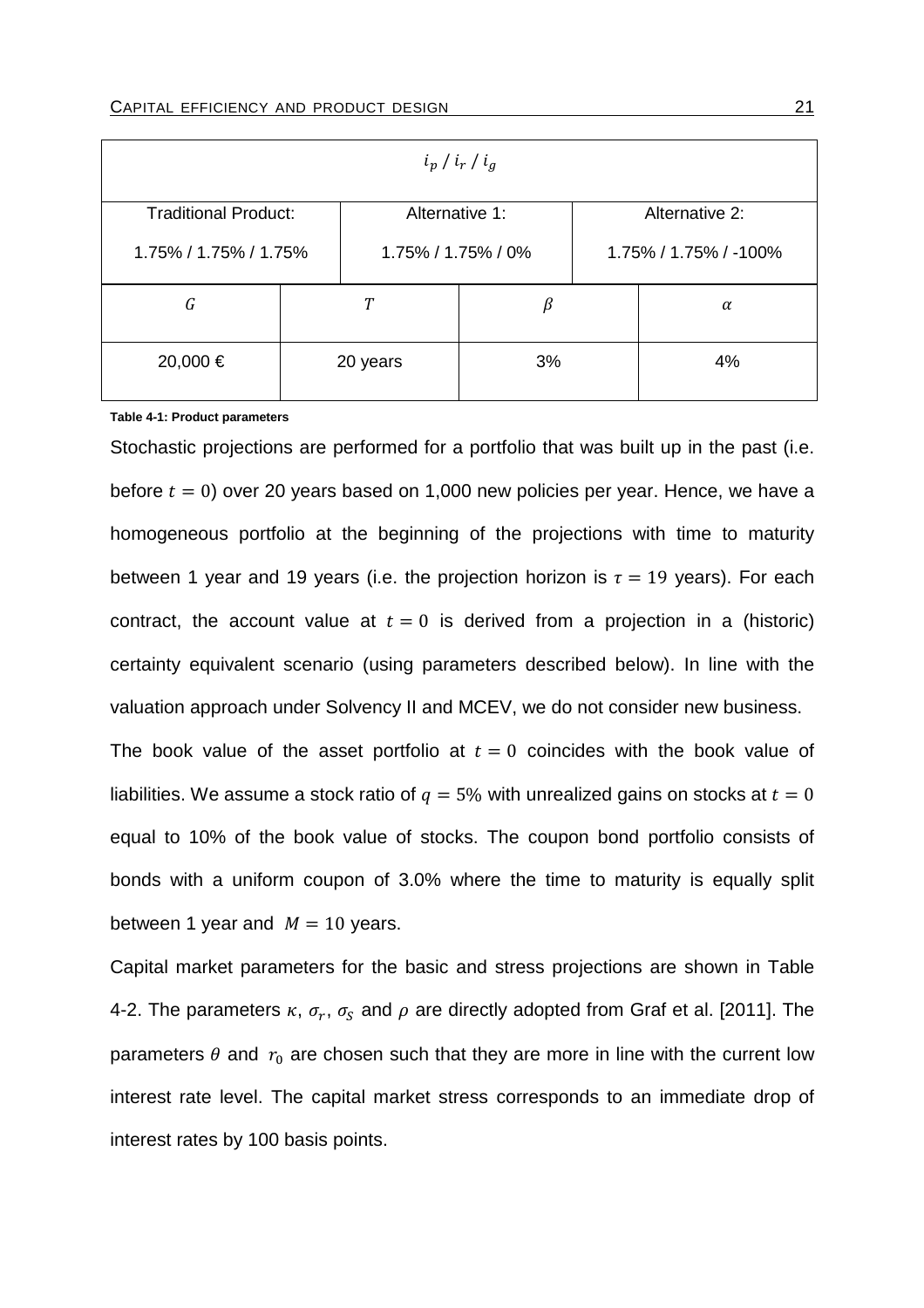|               | ີ<br>0 י |      | 1 L   | $\sigma_r$ | σ     |       |
|---------------|----------|------|-------|------------|-------|-------|
| <b>Basis</b>  | 2.5%     | 3.0% | 30.0% | 2.0%       | 20.0% | 15.0% |
| <b>Stress</b> | 1.5%     | 2.0% |       |            |       |       |

**Table 4-2: Capital market parameters** 

The parameters for the management rules are given in Table 4-3 and are consistent with the current practice of German insurance companies.

|    | М          | $\mathfrak{u}_{pos}$ | $u_{neg}$ | a.  |
|----|------------|----------------------|-----------|-----|
| 5% | years<br>ັ | 20%                  | 100%      | 90% |

**Table 4-3: Parameters for management rules** 

 $\overline{a}$ 

For all projections, the number of scenarios is  $N = 5,000$ . Further analyses showed that this allows for a precise estimation of the relevant figures. $14$ 

#### **4.2 Comparison of Product Designs**

For each of the product designs introduced in section 2 (traditional, alternative 1, alternative 2), the key figures with respect to profitability and capital requirement described in section 3 are derived for the portfolio described in the previous subsection. All results are displayed as a percentage of the present value of future premium income from the portfolio.

In Table 4-4, the PVFP and the TVOG for the base case are compared. For alternative 1, the PVFP increases by 0.61 percentage points (from 3.63% to 4.24%) compared to the traditional product design (which corresponds to a 17% increase of profitability). This means that a product with a "maturity only" guarantee and a guarantee that the account value will not decrease (alternative 1) is more profitable than the product with a traditional year-to-year (cliquet-style) guarantee. This difference is mainly caused by the different degree of asymmetry of the shareholder's

<sup>&</sup>lt;sup>14</sup> In order to reduce variance in the sample an antithetic path selection of the random numbers is applied, cf. e.g. Glasserman [2004].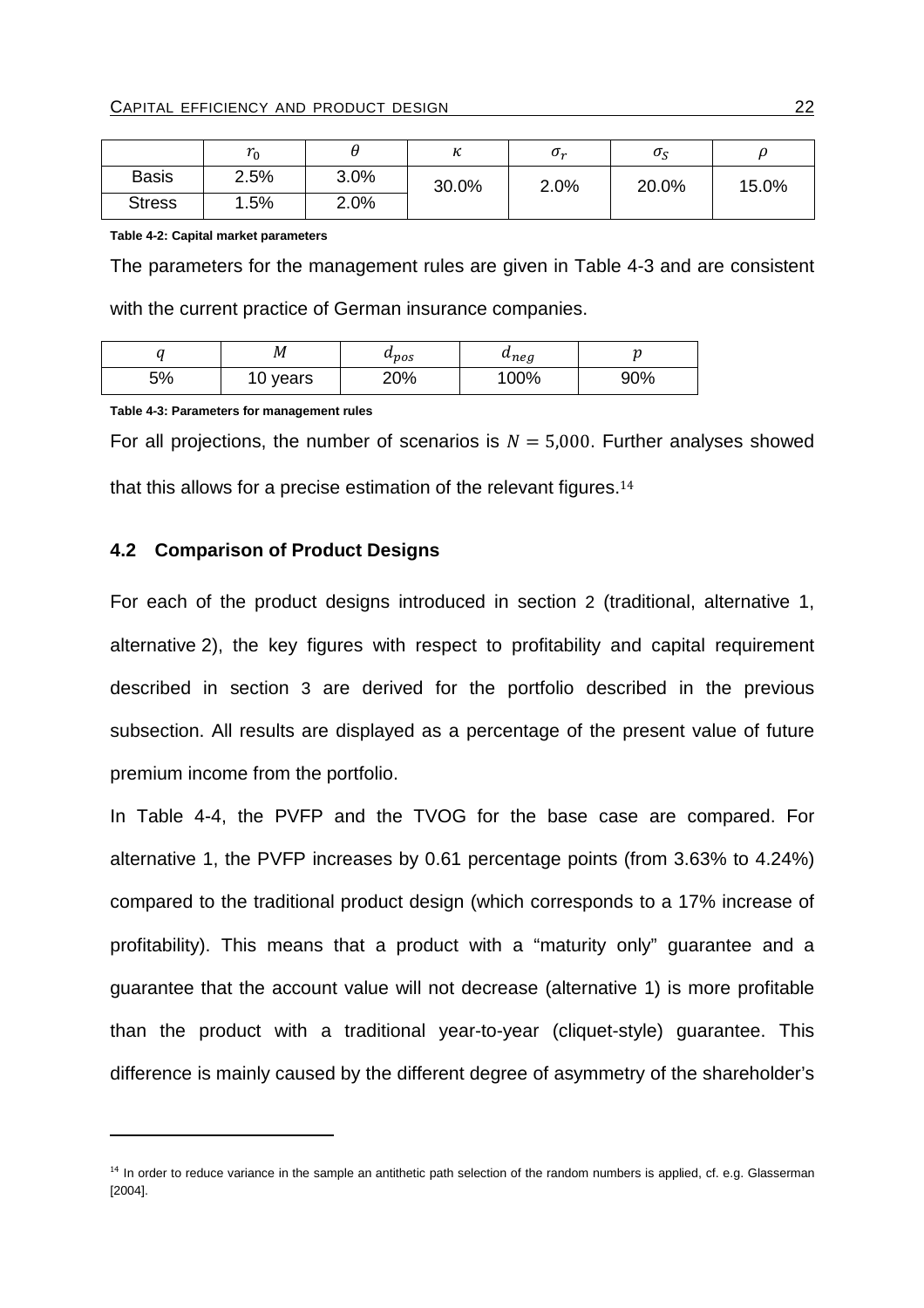cash flows which is characterized by the time value of options and guarantees. Since the  $\mathit{PVFP}_{\mathit{CE}}$  (from the "certainty equivalent" scenario) is equal to 4.26% for all products in the base case, the difference of TVOG between the traditional product and alternative 1 is also 0.61 percentage points. This corresponds to a TVOG reduction of approx. 90% for alternative 1, which shows that the risk resulting from the interest rate guarantee is much lower for the modified product.

Compared to this, the differences between alternative 1 and alternative 2 are almost negligible in the considered setup. The additional increase of the expected PVFP is only 0.01 percentage points which is due to a slightly lower TVOG compared to alternative 1. This shows that the fact that the account value may decrease in some years in product alternative 2 does not provide a material additional risk reduction.

|      | <b>Traditional product</b> | <b>Alternative 1</b> | <b>Alternative 2</b> |
|------|----------------------------|----------------------|----------------------|
| PVFP | 3.63%                      | 4.24%                | 4.25%                |
| TVOG | 0.63%                      | $0.02\%$             | $0.01\%$             |

**Table 4-4: PVFP and TVOG for base case (as percentage of the present value of premium income).** 

Additional insights can be obtained by analyzing the distribution of the PVFP (see Figure 4-1)<sup>15</sup>: For the traditional product design, the distribution is highly asymmetric with a strong left tail and a significant risk of negative shareholder cash flows (on a present value basis). In contrast, both alternative product designs exhibit an almost symmetric distribution of shareholder cash flows which explains the low TVOG. Hence, the new products result in a significantly more stable profit perspective for the shareholders, while for the traditional product the shareholder is exposed to significantly higher shortfall risk.

 $\overline{a}$ 

<sup>&</sup>lt;sup>15</sup> Note that this is a distribution under the risk-neutral measure and has to be interpreted carefully. However, it is useful for explaining differences between products regarding PVFP and TVOG.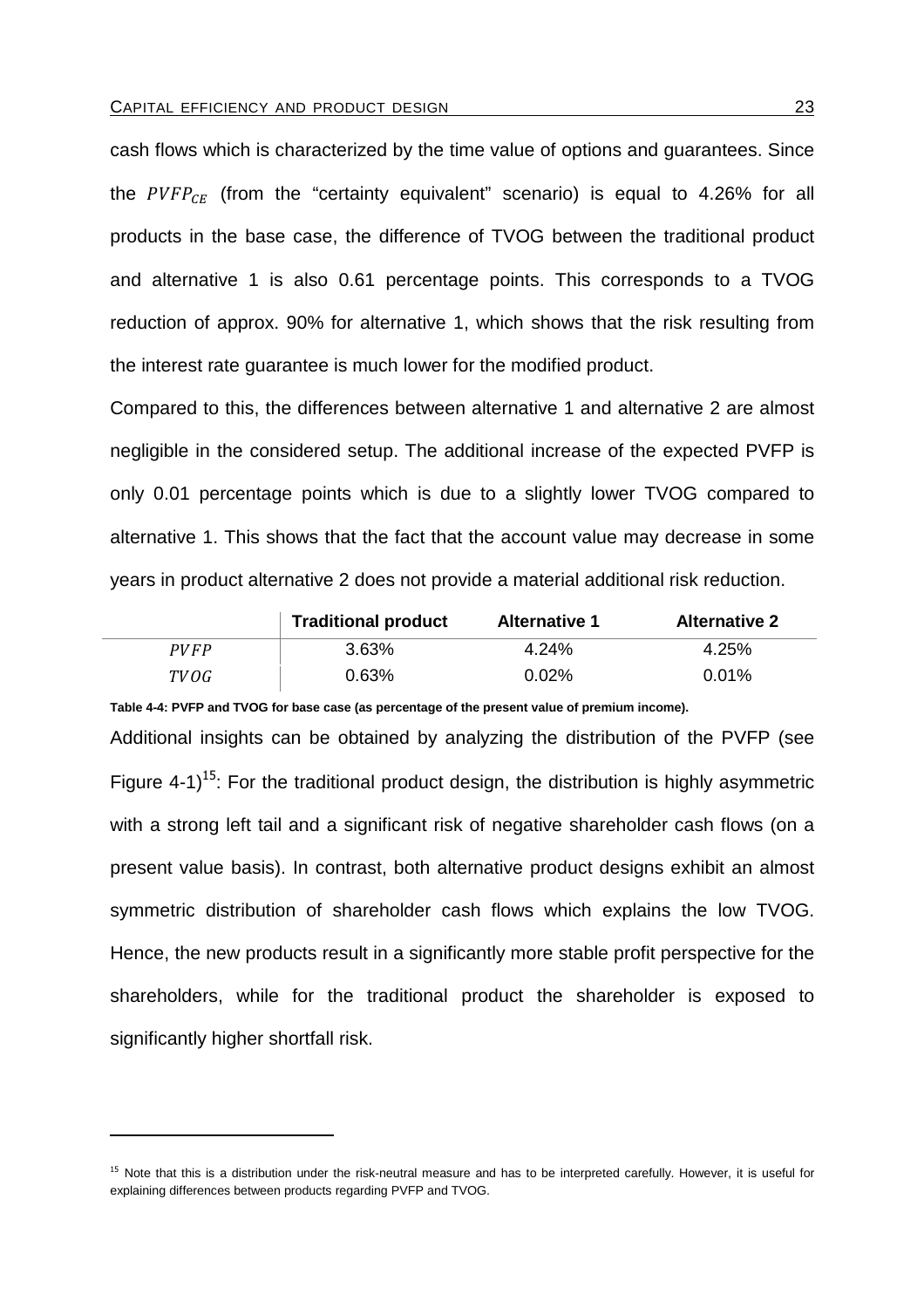

#### **Figure 4-1: Histogram of PVFP in base case.**

Ultimately, the results described above can be traced back to differences in the required yield. A percentile plot of the required yield is shown in Figure 4-2. While for the traditional product, by definition, the required yield always amounts to 1.75%, it is equal to 0% in most scenarios for the alternative 1 product. Only in the most adverse scenarios, the required yield rises towards 1.75%. The required yield in the first projection year reflects the financial buffer available for the considered portfolio of existing contracts at  $t = 0.16$ 

|       | Traditional product: Percentile plot of required yield |                            | Alternative 1 product: Percentile plot of required yield                                                      |                            |
|-------|--------------------------------------------------------|----------------------------|---------------------------------------------------------------------------------------------------------------|----------------------------|
| 2.00% |                                                        |                            | 2.00%                                                                                                         |                            |
| 1.75% |                                                        |                            | 1.75%                                                                                                         |                            |
| 1.50% |                                                        | □25% to 75%                | 1.50%                                                                                                         | □ 25% to 75%               |
| 1.25% |                                                        | <b>■10% to 90%</b>         | 1.25%                                                                                                         | ■10% to 90%                |
| 1.00% |                                                        | ■ 5% to 95%<br>■ 1% to 99% | 1.00%                                                                                                         | ■ 5% to 95%<br>■ 1% to 99% |
| 0.75% |                                                        | $-Median$                  | 0.75%                                                                                                         | $-M$ edian                 |
| 0.50% |                                                        | A Mean                     | 0.50%                                                                                                         | ▲ Mean                     |
| 0.25% |                                                        | $\bullet$ CE               | 0.25%                                                                                                         | $\bullet$ CE               |
| 0.00% |                                                        |                            | 0.00%                                                                                                         |                            |
|       | 9 10 11 12 13 14 15 16 17 18 19                        |                            | 8<br>10<br>12 13<br>$2 \quad 3$<br>5<br>6<br>18 19<br>11<br>14<br>9<br><b>15</b><br><b>16</b><br>$\mathbf{1}$ |                            |

**Figure 4-2: Percentile plots of required yield for traditional and alternative 1 product.** 

 $16$  This is different from the illustrations in section 2 which consider individual contracts from inception to maturity.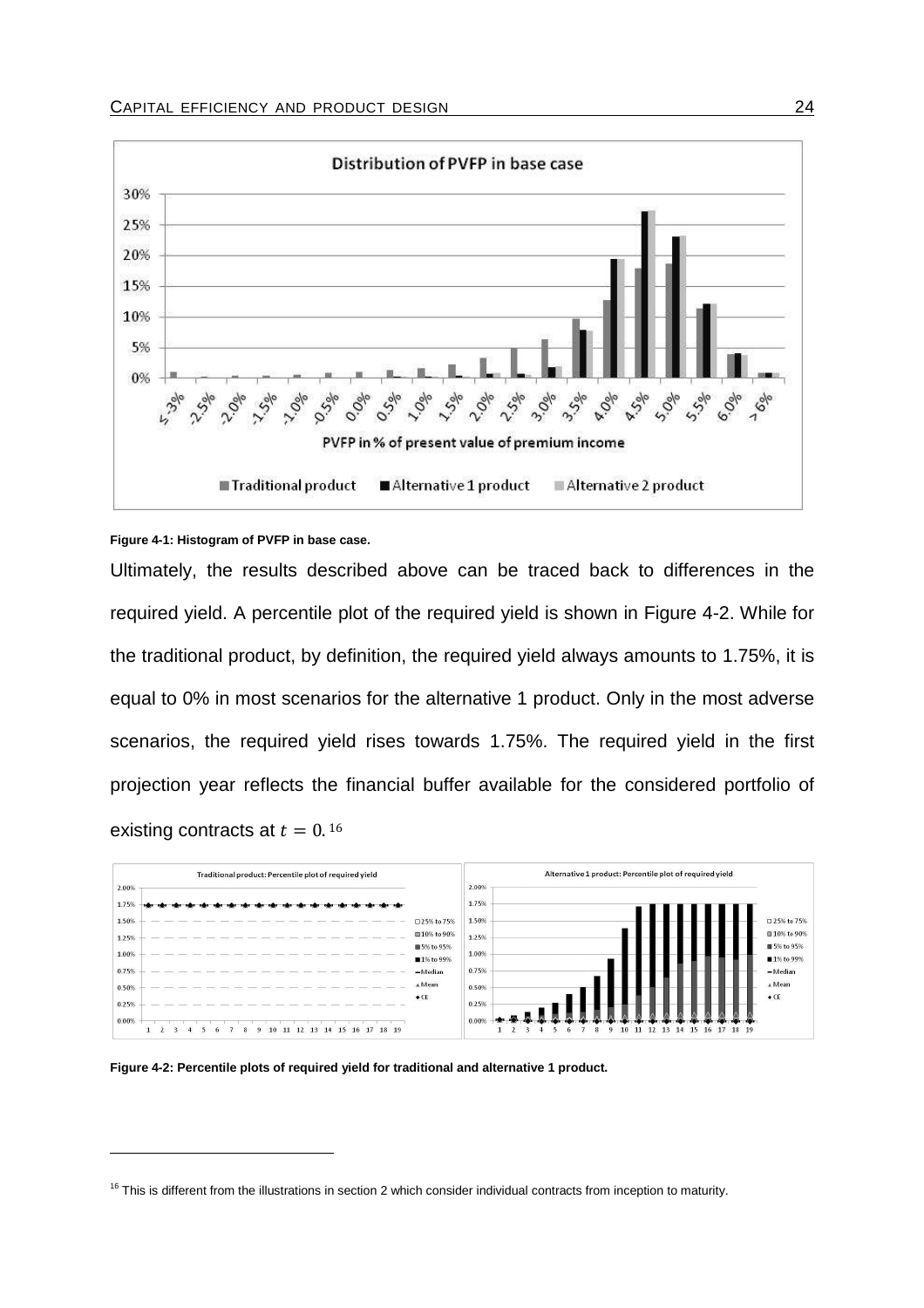Apart from the higher profitability, the alternative product designs also imply a lower capital requirement for interest rate risk. This is illustrated in Table 4-5 which displays the expected PVFP under the interest rate stress and the difference to the basic level. Compared to the basic level, the PVFP for the traditional product decreases by 75% which corresponds to an SCR for interest rate risk of 2.73% of the present value of future premiums. In contrast, the PVFP decreases by only around 40% for the alternative product designs and thus the capital requirement is only 1.66% and 1.65%, respectively.

|                               | <b>Traditional product</b> | <b>Alternative 1</b> | <b>Alternative 2</b> |
|-------------------------------|----------------------------|----------------------|----------------------|
| PVFP(basis)                   | $3.63\%$                   | 4.24%                | 4.25%                |
| <i>PVFP</i> ( <i>stress</i> ) | $0.90\%$                   | 2.58%                | 2.60%                |
| <i><b>APVFP</b></i>           | 2.73%                      | 1.66%                | 1.65%                |

**Table 4-5: PVFP for stress setup and PVFP difference between basic and stress level.** 

We have seen that a change in the type of guarantee results in a significant increase of the PVFP. This raises the question by what amount the level of guarantee in the traditional product setting needs to be reduced in order to achieve the same PVFP. Our analyses show that a traditional product with quaranteed interest rate  $i = 0.9\%$ instead of 1.75% has the same expected PVFP (i.e. 4.25%) as the alternative product designs with  $i_p = 1.75\%$ . Hence, although changing only the type of guarantee and leaving the level of guarantee intact might be perceived as a rather small product modification by the policyholder, it has the same effect on the insurer's profitability as reducing the level of guarantee by a significant amount.

Furthermore, our results indicate that even in an adverse capital market situation the alternative product designs may still provide an acceptable level of profitability: The profitability of the modified products if interest rates are reduced by 50 bps roughly coincides with the profitability of the traditional product in the base case. This again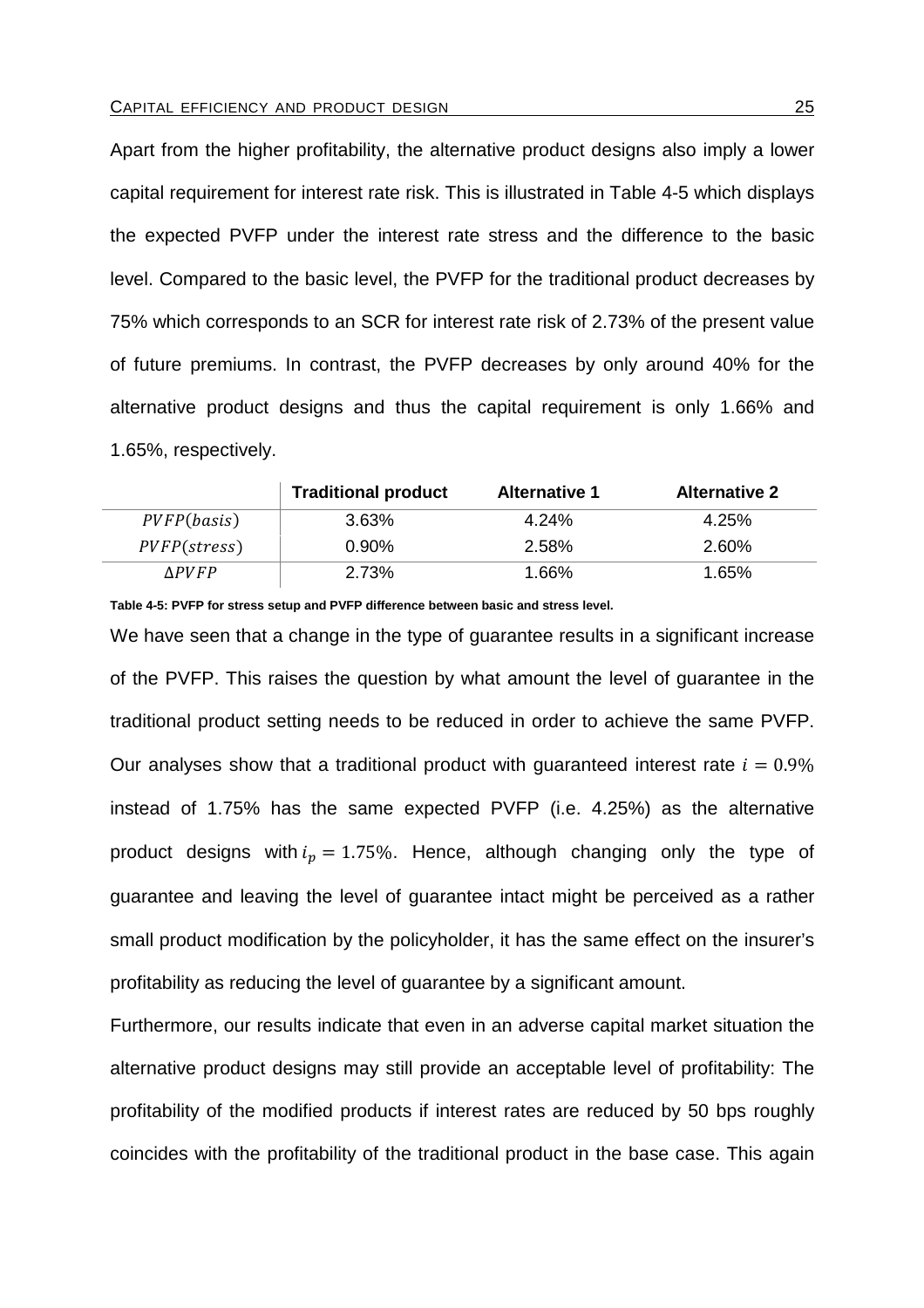shows that the alternative product designs are more capital efficient than the traditional product design.

# **4.3 Sensitivity Analyses**

In order to assess the robustness of the results presented in the previous section, we investigate three different sensitivities:

- 1. Lower interest rate level (-100 bps): The long term average  $\theta$  and initial rate  $r_0$ in Table 4-2 are replaced by  $\theta = 2.0\%$ ,  $r_0 = 1.5\%$  for the basic level, and  $\theta = 1.0\%$ ,  $r_0 = 0.5\%$  for the stress level.
- 2. More risky asset allocation: The stock ratio is set to  $q = 10\%$  instead of 5%.
- 3. Higher initial buffer: The initial bonus reserve  $BR_t = AV_t AR_t$  is doubled for all contracts<sup>17</sup>.

The results are given in Table 4-6.

If the assumed basic interest rate level is lowered by 100 bps, the PVFP decreases and the TVOG increases significantly for all products. In particular, the alternative product designs now also exhibit a significant TVOG. This shows that in an adverse capital market situation, also the guarantees embedded in the alternative product designs can lead to a significant shortfall risk for the shareholder and an asymmetric distribution of profits as illustrated in Figure 4-3. Nevertheless, the alternative product designs are still much more profitable and less volatile than the traditional product design and the changes in PVFP / TVOG are much less pronounced than for the traditional product: while the PVFP is reduced from 3.63% to 0.90%, i.e. by 2.73 percentage points for the traditional product, it is only reduced by 1.66 percentage points (from 4.24% to 2.58%) for alternative 1.

 $17$  The initial book values of the assets are increased proportionally to cover this additional reserve.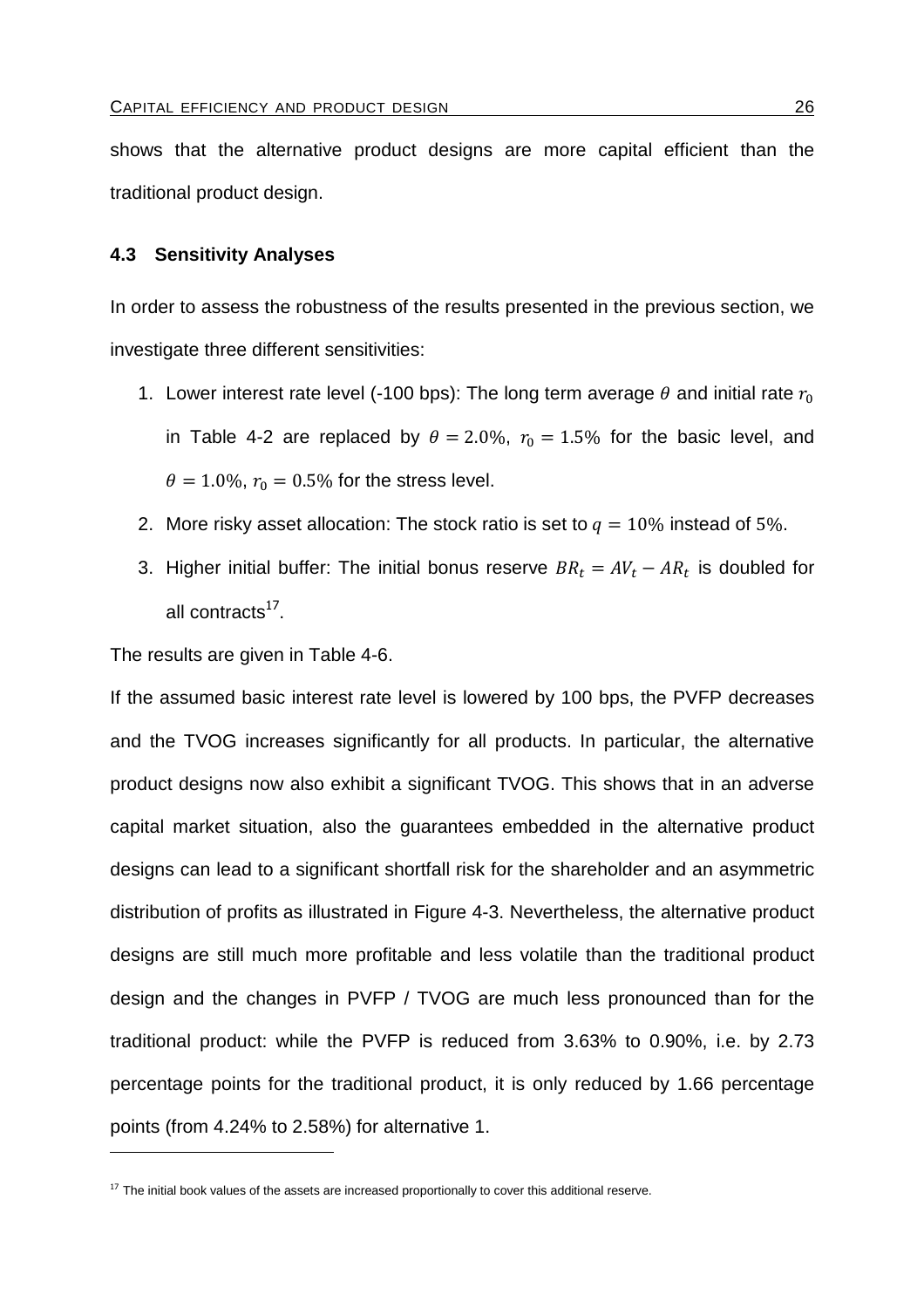| Base case                      | <b>Traditional</b> | <b>Alternative 1</b> | <b>Alternative 2</b> |  |
|--------------------------------|--------------------|----------------------|----------------------|--|
| <b>PVFP</b>                    | 3.63%              | 4.24%                | 4.25%                |  |
| <b>TVOG</b>                    | 0.63%              | 0.02%                | 0.01%                |  |
| PVFP (stress)                  | 0.90%              | 2.58%                | 2.60%                |  |
| $\Delta$ <i>PVFP</i>           | 2.73%              | 1.66%<br>1.65%       |                      |  |
| Interest rate sensitivity      |                    |                      |                      |  |
| <b>PVFP</b>                    | 0.90%              | 2.58%                | 2.60%                |  |
| <b>TVOG</b>                    | 2.13%              | 0.78%                | 0.76%                |  |
| PVFP (stress)                  | $-4.66%$           | $-1.81%$             | $-1.76%$             |  |
| $\Delta$ <i>PVFP</i>           | 5.56%<br>4.39%     |                      | 4.36%                |  |
| <b>Stock ratio sensitivity</b> |                    |                      |                      |  |
| <b>PVFP</b>                    | 1.80%              | 3.83%                | 3.99%                |  |
| <b>TVOG</b>                    | 2.45%              | 0.43%                | 0.26%                |  |
| PVFP (stress)                  | $-1.43%$           | 1.65%                | 1.92%                |  |
| $\Delta$ <i>PVFP</i>           | 3.23%              | 2.18%                | 2.07%                |  |
| Initial buffer sensitivity     |                    |                      |                      |  |
| <b>PVFP</b>                    | 3.74%              | 4.39%                | 4.39%                |  |
| <b>TVOG</b>                    | 0.64%              | < 0.01%              | < 0.01%              |  |
| PVFP (stress)                  | 1.02%              | 2.87%                | 2.91%                |  |
| $\Delta$ PVFP                  | 2.72%              | 1.52%                | 1.48%                |  |

Table 4-6: PVFP, TVOG, PVFP under interest rate stress and  $\Delta PVFP$  for base case and all sensitivities.

As expected, in the interest rate level sensitivity, an additional interest rate stress results in higher changes of PVFP. For all product designs, the PVFP after stress is negative and the capital requirement increases significantly. However, as in the base case (cf. Table 4-5), the SCR for the traditional product is more than one percentage point larger than for the new products.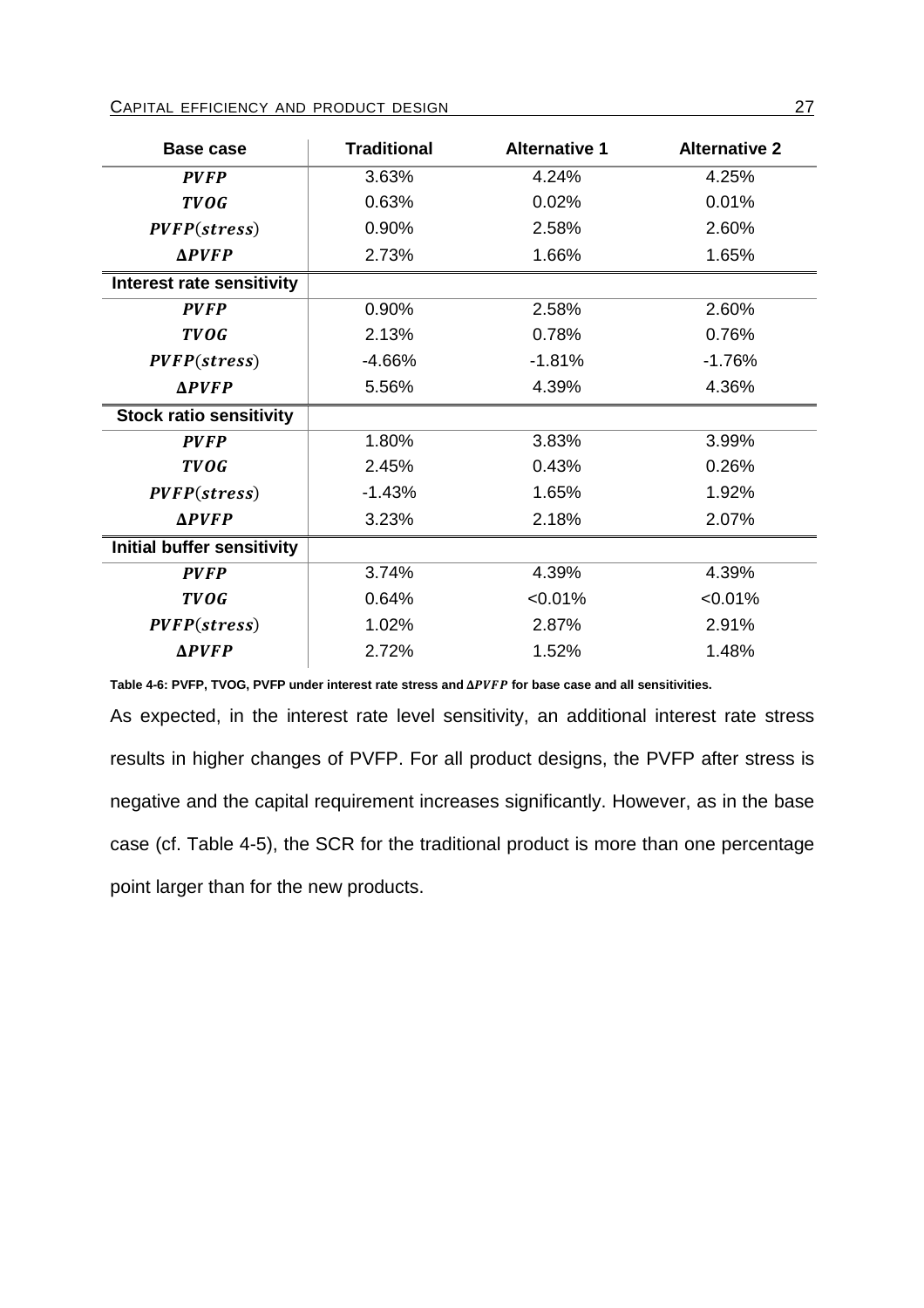

#### **Figure 4-3: Histogram of PVFP for projection with interest rate sensitivity (-100bps).**

The stock ratio sensitivity also leads to a decrease of PVFP and an increase of TVOG for all products. Again, the effect on the PVFP of the traditional product is much stronger: The profit is about cut in half (from 3.63% to 1.80%), while for the alternative 1 product the reduction is much smaller (from 4.24% to 3.83%), and even smaller for alternative 2 (from 4.25% to 3.99%). It is noteworthy that with a larger stock ratio of  $q = 10\%$  the difference between the two alternative products becomes more pronounced which is reflected by the difference in terms of TVOG. Alternative 2 has a lower shortfall risk than alternative 1 since the account value may decrease in some years as long as the guaranteed benefit at maturity is preserved. Hence, we can conclude that the guarantee that the account value may not decrease becomes more risky if asset returns exhibit a higher volatility.

The results for the stressed PVFPs under the stock ratio sensitivity are in line with these results: First, the traditional product requires even more solvency capital: The SCR is half a percentage point larger than in the base case (3.23% compared to 2.73%), and it is also more than one percentage point larger than for the alternative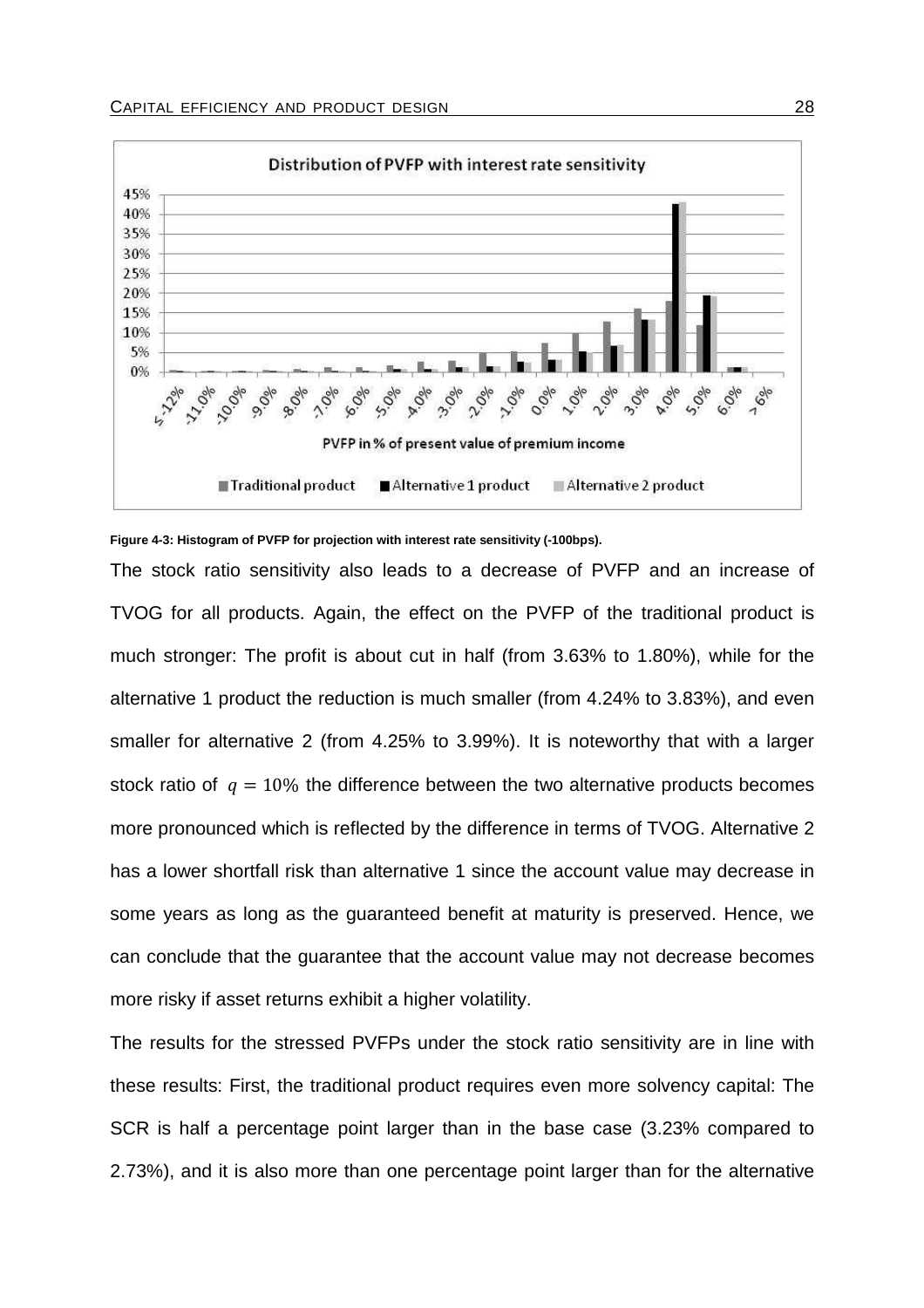products with 10% stocks (2.18%/2.07%). Second, the interest rate stress shows a more substantial difference between the two different alternative products. While the difference of the SCR between alternative 1 and 2 was 0.01% in the base case, it is now 0.11%.

For the final sensitivity, an increase of the initial buffer, we observe a slight increase of the PVFP for all products. However, there are remarkable differences for the effect on TVOG between the traditional and the alternative products: While for the traditional product the TVOG remains approximately the same, for the alternative products it is essentially reduced to zero. This strongly supports our product motivation in section 2: For the alternative products, larger surpluses from previous years create a "buffer" reducing risk in future years.<sup>18</sup> Furthermore, the stressed PVFPs imply that the decrease of capital requirements is significantly larger with the alternative products: 0.14% reduction (from 1.66% to 1.52%) for alternative 1 and 0.17% reduction (from 1.65% to 1.48%) for alternative 2, compared to just 0.01% reduction for the traditional product.

Finally, we analyze the percentile plots for the required yields in the base case and in the different sensitivities. The results for alternative 1 are shown in Figure 4-4, and for alternative 2 in Figure 4-5. For all sensitivities, the required yield for alternative 1 product starts at a level of 0% since at the beginning of the projection the portfolio experienced a history with returns that were sufficient to create a "buffer". With the stochastic projection the required yield increases only for the most adverse scenarios such that only for a small share of scenarios the required yield rises to above 1.0% at any time. In the interest rate sensitivity, this ratio is a lot higher, and also the average

 $18$  From this, we can conclude that if such alternative products had been sold in the past, the risk situation of the insurance industry would be significantly better today in spite of the rather high nominal maturity value guarantees for products sold in the past.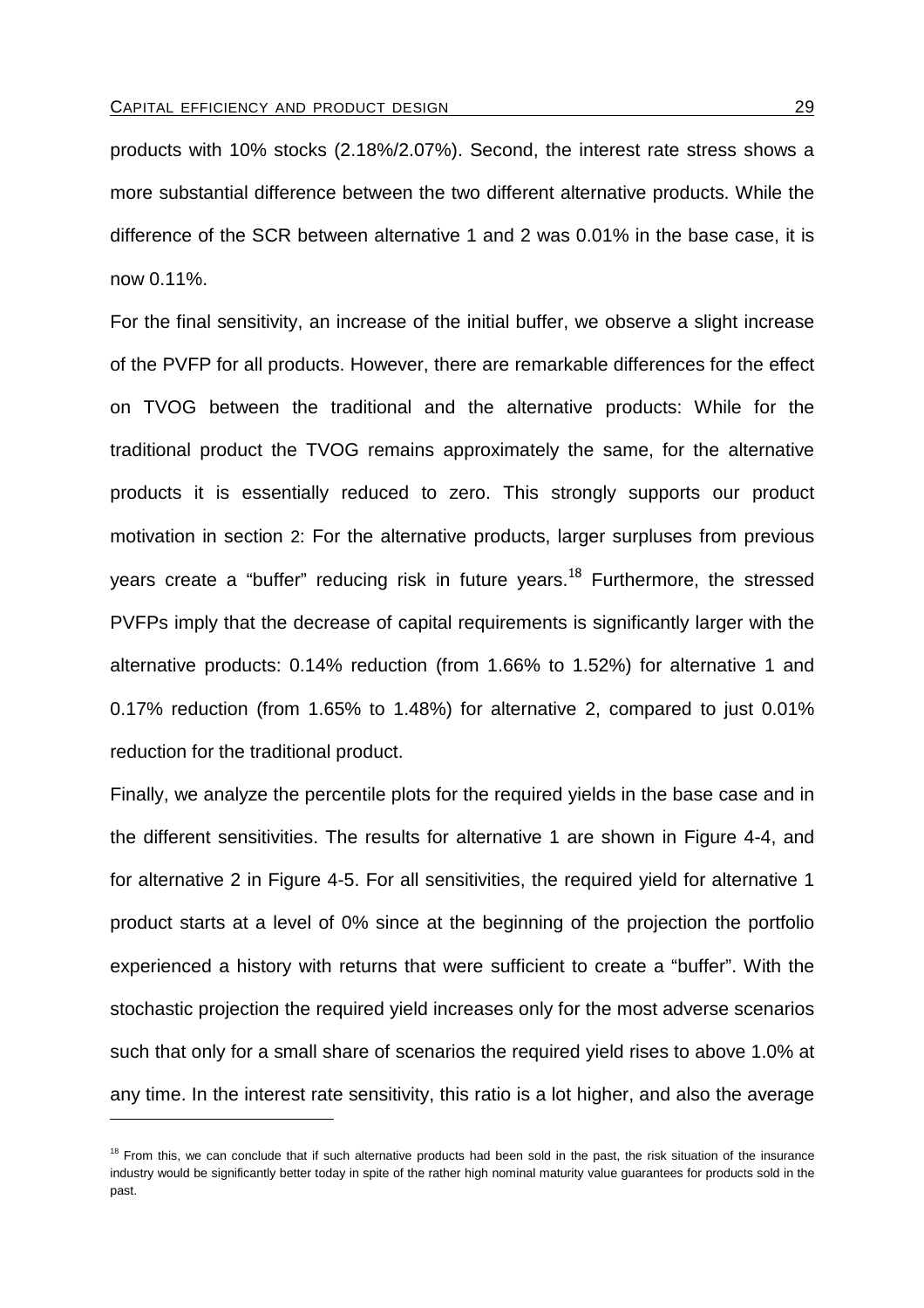required yield significantly exceeds 0%. Similarly, for a larger stock ratio, the probability for a higher required yield increases when compared to the base case, however the effect is much less pronounced than in the interest rate sensitivity, and it is slightly reduced towards the end of the projection horizon. If the initial buffer is doubled, the increase of the required yield in adverse scenarios is essentially delayed by few years (until buffers are used up).



**Figure 4-4: Percentile plots of the required yield in the base case and the sensitivities for alternative 1 product.**  For product alternative 2 the required yield starts below zero at about –4.0% in the base case which means that the insurer could – in case of a negative asset return – even credit a negative surplus for the next year (and may avoid a shortfall). Over the analyzed time horizon, the range of possible values of the required yield becomes gradually larger: the  $99<sup>th</sup>$  percentile increases to 1.75% (the maximum possible due to product design) and the  $1<sup>st</sup>$  percentile decreases to below  $-20\%$ . The median and the mean stay close together indicating a rather symmetric distribution of the required yield and decrease gradually to about –7.5%. For the interest rate sensitivity, the required yield starts at the same level, but then strongly increases in most scenarios.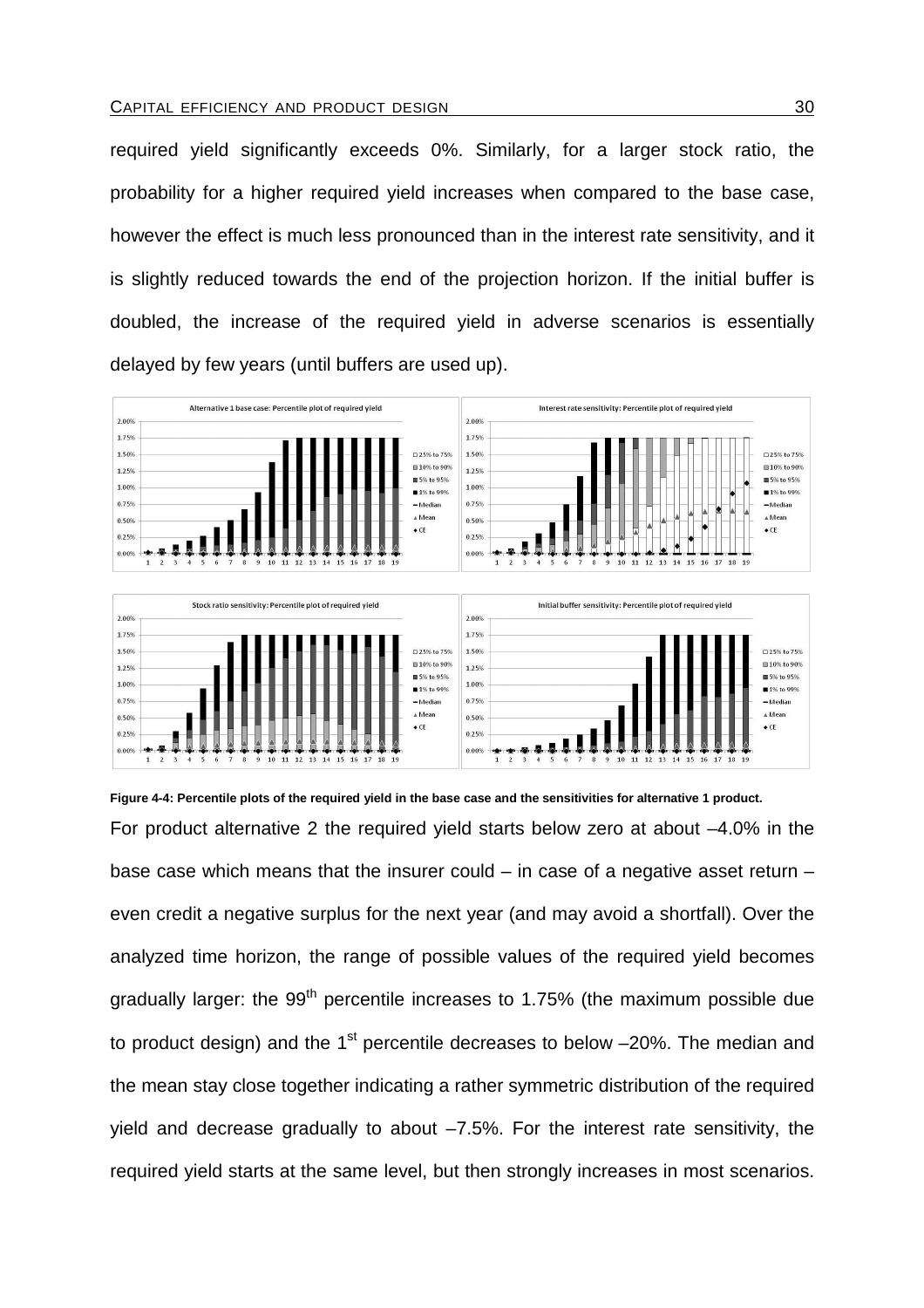In the last years of the projection lifetime the required yield is at 1.75% for more than 25% of the scenarios. Hence, the interest rate stress is particularly dangerous in the long run after financial buffers have been absorbed by systematically low returns. For the higher stock ratio, the 1 to 99% percentile range is higher than in the base case: between –25% and 1.75% in the last year, i.e. the higher volatility of stocks is reflected in the distribution of the required yield. With the initial bonus reserve doubled, the required yield at the beginning is as low as –9.3%. Then it increases slightly as the additional buffer is consumed gradually in cases of an adverse capital market. At the end of the time horizon, the percentiles are almost on the same level as in the base case. This results from the very low bonus reserve at  $t=0$  of those policies which have been in the portfolio for only a few years when the projection starts. Of course, these are the only policies remaining in the last years of the projection. For those policies doubling the initial bonus reserve has no material effect, and if adverse scenarios materialize close to the end of the time horizon, the policies with the larger additional reserves have already left.



**Figure 4-5: Percentile plots of the required yield in the base case and the sensitivities for alternative 2 product.**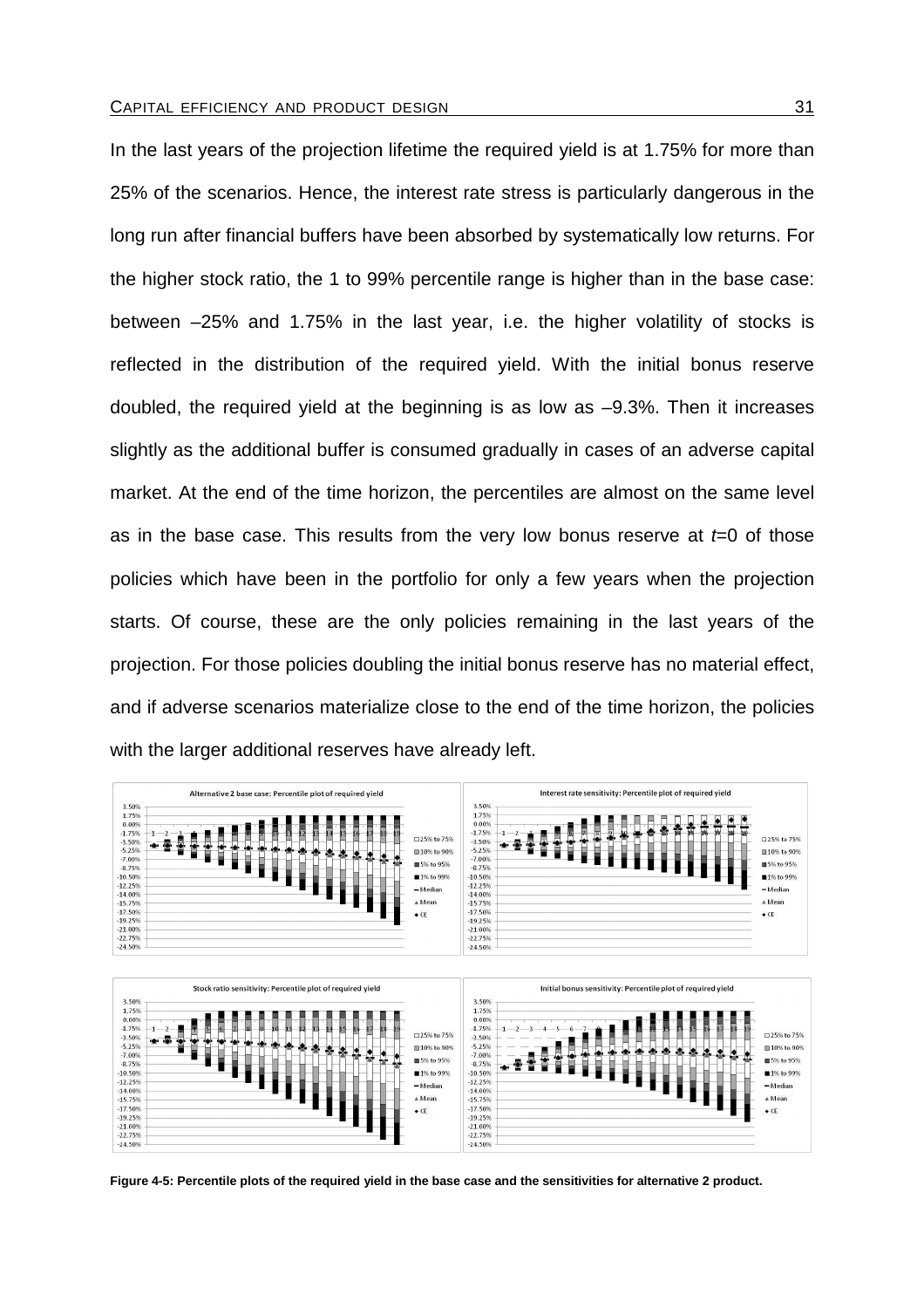#### **4.4 Reduction in the level of guarantee**

So far we have only considered contracts with a different type of guarantee. We will now consider contracts with a lower level of guarantee, i.e. products where the pricing interest rate is below the reserving rate for the alternative products, i.e.  $i_p < i_r$ . If we apply  $i_p = 1.25\%$  instead of 1.75%, the annual premium required to achieve the same guaranteed maturity benefit rises by approx. 5.4% which is essentially the additional initial buffer of this contract design. We also calculate the results for the traditional product with a lower interest rate  $i = 1.25\%$ , (which is applied for pricing, reserving and as minimum year-to-year guarantee). Homogeneous sample portfolios at  $t = 0$  are derived using the assumptions described in section 4.1.

The results are presented in Table 4-7. We can see that the PVFP is further increased and the TVOG is very close to 0 for the modified alternative products which implies an almost symmetric distribution of the PVFP. The TVOG can even become slightly negative due to the additional buffer in all scenarios. Although the risk situation for the traditional product is also improved significantly due to the lower guarantee, the alternative products can still preserve their advantages. Particularly, a more remarkable effect can be seen for the SCR which amounts to 1.03% and 0.99% for the alternative products 1 and 2, respectively, compared to 1.69% for the traditional product. Hence, the buffer leads to a significant additional SCR reduction for the alternative products meaning that these are less affected by interest rate risk.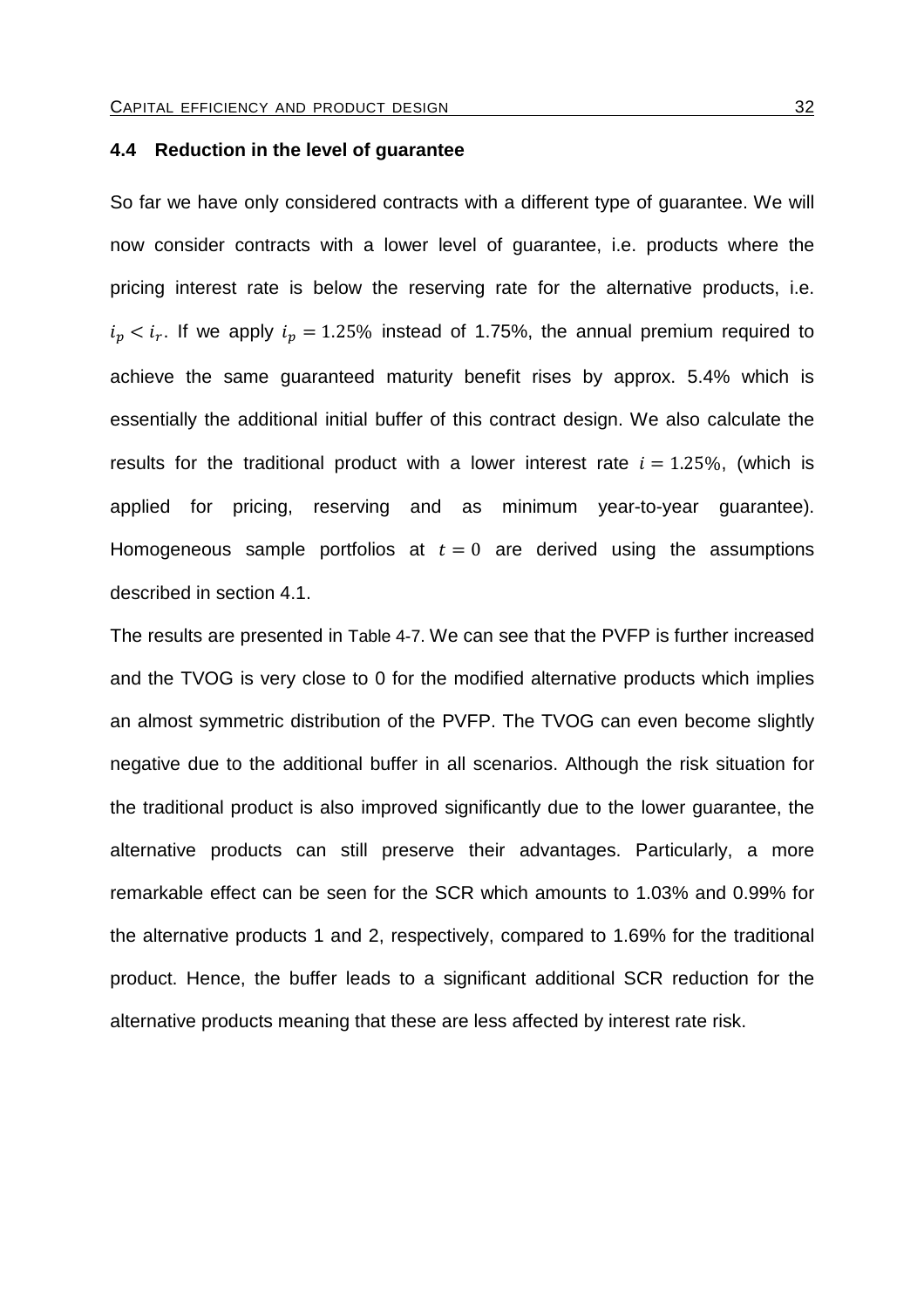|                       | Tradi-   | Alter-   | Alter-   |              | Traditional Altern. 1 w/ Altern. 2 w/ |          |
|-----------------------|----------|----------|----------|--------------|---------------------------------------|----------|
|                       | tional   | native 1 | native 2 | $i = 1.25\%$ | $i_p = 1.25\%$ $i_p = 1.25\%$         |          |
| <b>PVFP</b>           | 3.63%    | 4.24%    | 4.25%    | 4.12%        | 4.31%                                 | 4.31%    |
| <b>TVOG</b>           | 0.63%    | 0.02%    | 0.01%    | 0.14%        | $-0.05%$                              | $-0.05%$ |
| $PVFP(\text{stress})$ | $0.90\%$ | 2.58%    | 2.60%    | 2.43%        | 3.28%                                 | 3.32%    |
| <b>APVFP</b>          | 2.73%    | 1.66%    | 1.65%    | 1.69%        | 1.03%                                 | 0.99%    |

Table 4-7: PVFP, TVOG, PVFP under interest rate stress and  $\Delta PVFP$  for the alternative products with lower pricing rate.

# **5 Conclusion and Outlook**

In this paper, we have analyzed different product designs of traditional participating life insurance contracts with a guaranteed benefit at maturity. A particular focus of our analysis was on the impact of product design on capital requirement under risk based solvency frameworks such as Solvency II and on the insurer's profitability.

We have performed a consistent valuation of the different products, and have analyzed the key drivers of Capital Efficiency, particularly the value of the embedded options and guarantees and the insurer's profitability.

As expected, our results confirm that products with a typical year-to-year guarantee are rather risky for the insurer and hence result in a rather high capital requirement. Our proposed product modifications significantly enhance Capital Efficiency, reduce the insurer's risk, and increase profitability. Although the design of the modified products makes sure that the policyholder receives less than with the traditional product only in extreme scenarios, these products still provide a massive relief for the insurer since extreme scenarios drive the capital requirements under Solvency II and SST.

It is particularly noteworthy that starting from a standard product where the guaranteed maturity benefit is based on an interest rate of 1.75%, changing the type of the guarantee to our modified products (but leaving the level of guarantee intact)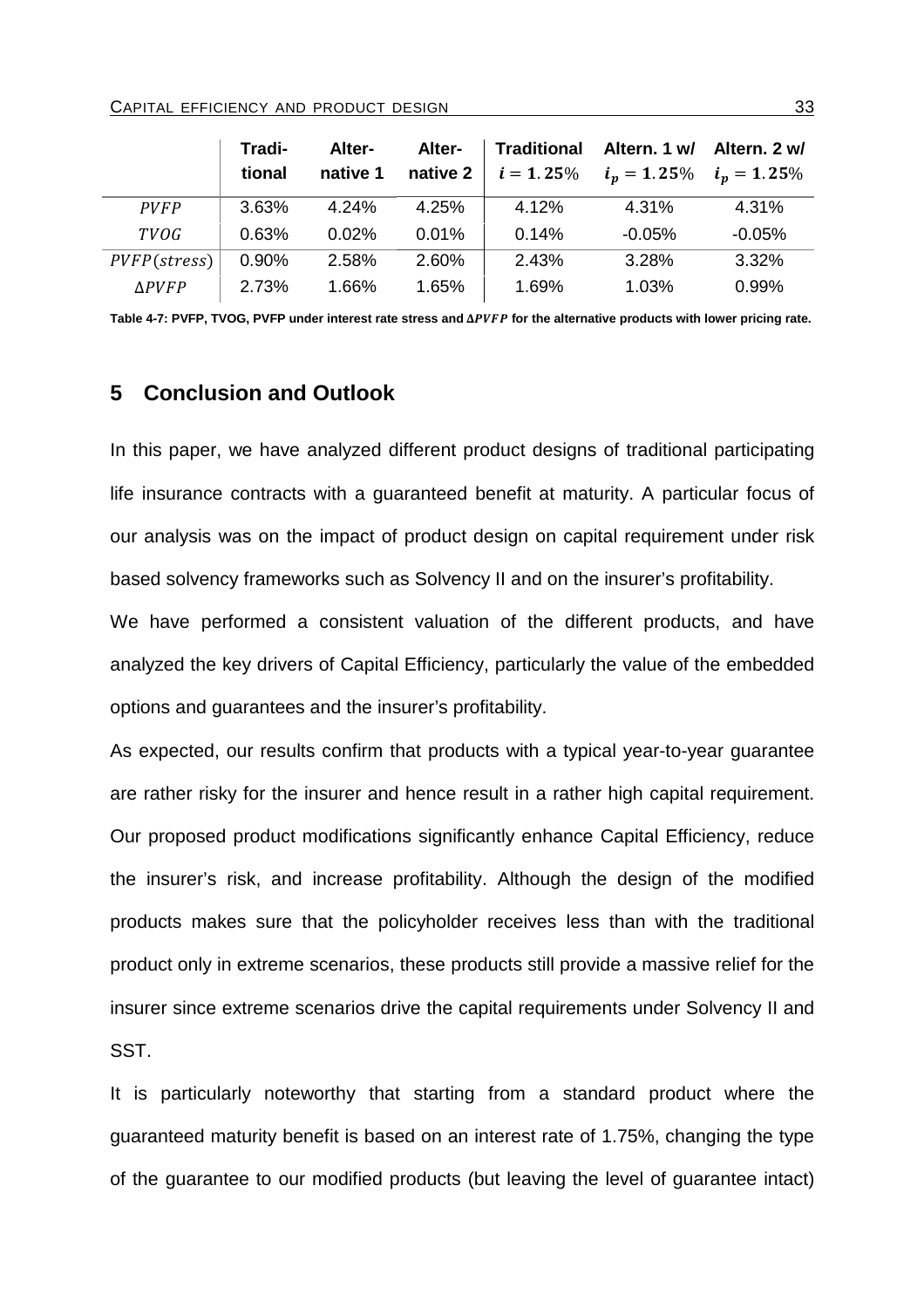has the same impact on profitability as reducing the level of guarantee to an interest rate of 0.9% and not modifying the type of guarantee.

We would like to stress that the product design approach presented in this paper is not model arbitrage (hiding risks in "places the model cannot see"), but a real reduction of economic risks. In our opinion, such concepts can be highly relevant in practice if modified products keep the product features that are perceived and desired by the policyholder, and do away with those options and guarantees of which policyholders often do not even know they exist. Similar modifications are also possible for many other old age provision products like dynamic hybrid products<sup>19</sup> or annuity payout products. Therefore, we expect that the importance of "risk management by product design" will increase. This is particularly the case since – whenever the same pool of assets is used to back new and old products – new capital efficient products might even help reduce the risk resulting from an "old" book of business by reducing the required yield of the pool of assets.

We therefore feel that there is room for additional research: It would be interesting to analyze similar product modifications for the annuity payout phase. Also – since many insurers have sold the traditional product variant in the past – an analysis of a change in new business strategy might be worthwhile: How would an insurer's risk and profitability change and how would the modified products interact with the existing business if the insurer has an existing (traditional) book of business in place and starts selling modified products today.

Another interesting question is how the insurer's optimal strategic asset allocation changes if modified products are being sold: If typical criteria for determining an

 $\overline{a}$ 

<sup>&</sup>lt;sup>19</sup> Cf. Kochanski and Karnarski [2011].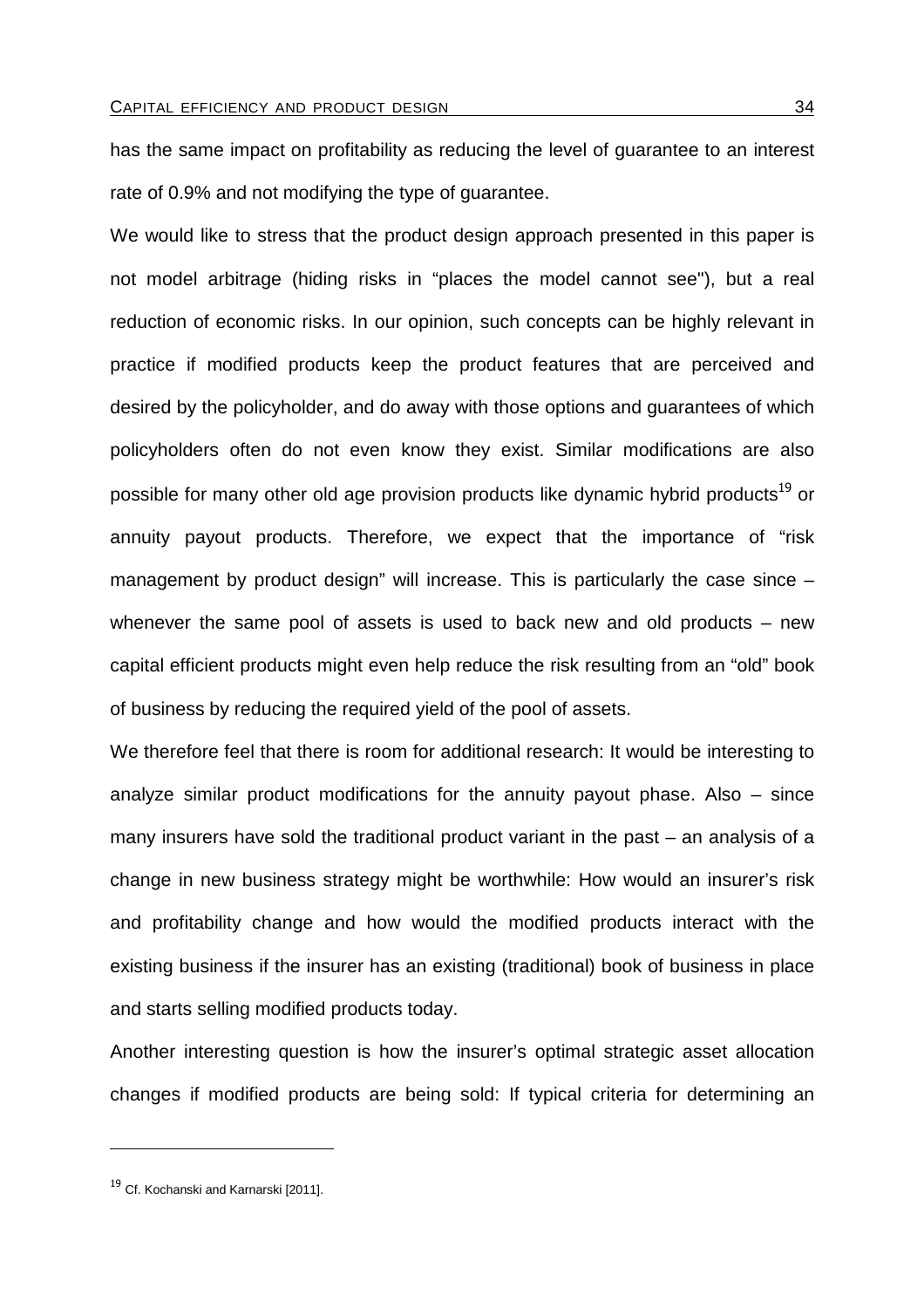optimal asset allocation are given (e.g. maximizing profitability under the restriction that some shortfall probability or expected shortfall is not exceeded), then the c.p. lower risk of the modified products might allow for a more risky asset allocation and hence also higher expected profitability for the insurer and higher expected surplus for the policyholder. So, if this dimension is also considered, the policyholder would somehow be compensated for the fact the he receives a weaker type of guarantee. Furthermore, the insurer might share the reduced cost of capital with the policyholder, also resulting in higher expected benefits in the alternative product designs.

Finally, a direct analysis of a capital efficiency ratio and not only its key drivers might be worthwhile.

Since traditional participating life insurance products play a major role in old-age provision in many countries and since in the current interest framework and under risk based solvency frameworks these products have come under strong pressure, the concept of "Capital Efficiency" and the analysis of different product designs should be of high significance for insurers, researchers, and regulators to identify sustainable life insurance products. In particular, we would hope that legislators and regulators would embrace sustainable product designs where the insurer's risk is significantly reduced, but key product features as perceived and requested by policyholders are still present.

# **6 References**

Allianz, 2013. Presentation "Allianz Capital Markets Day". [Online] Available at: https://www.allianz.com/v\_1372138505000/media/investor\_relations/en/conferences/ capital\_markets\_days/documents/2013\_allianz\_cmd.pdf

BaFin, 2013. Ergebnisse der fünften quantitativen Auswirkungsstudie zu Solvency II (QIS 5). [Online] Available at: http://www.bafin.de/SharedDocs/Downloads/DE/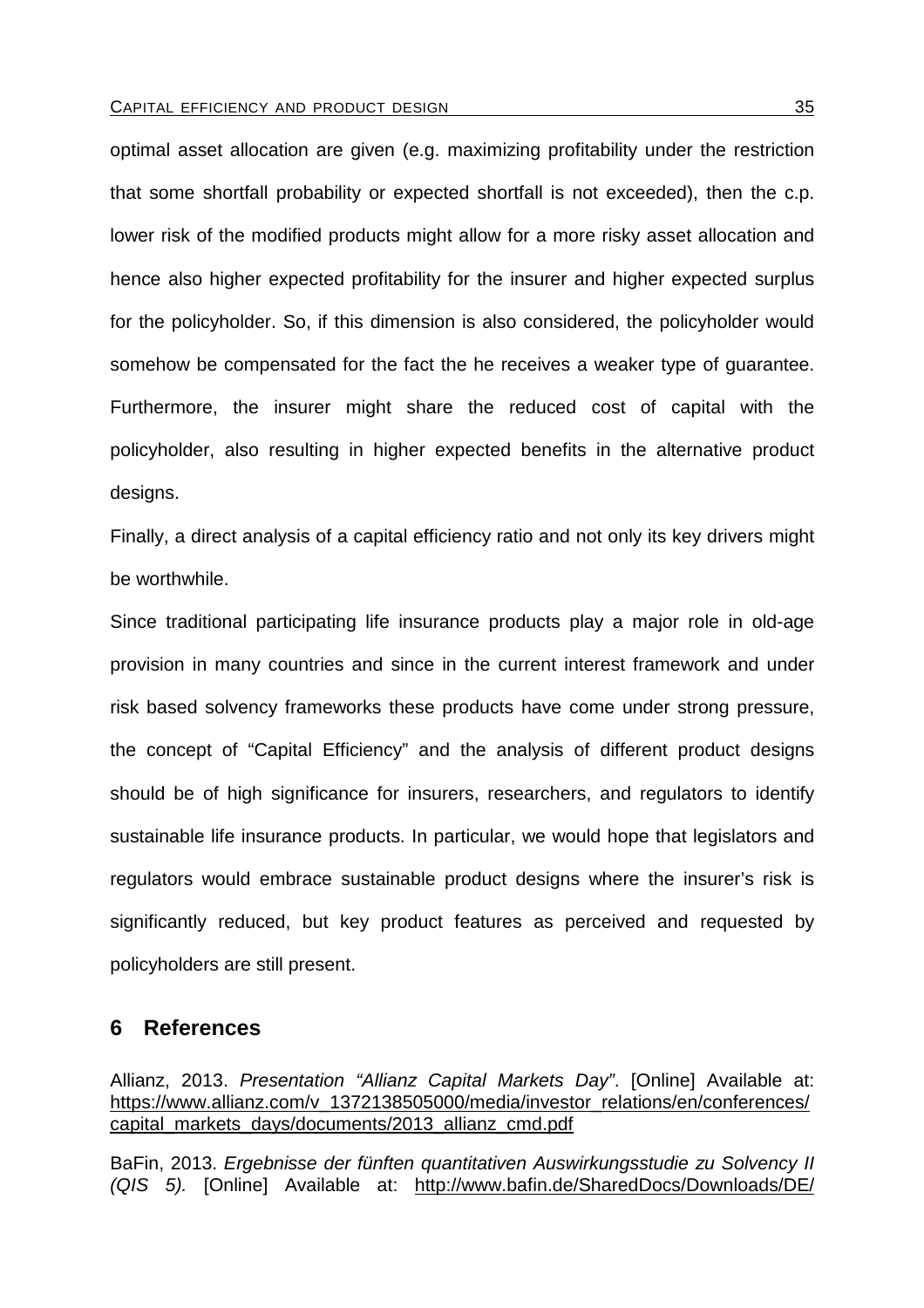Versicherer Pensionsfonds/QIS/dl\_qis5\_ergebnisse\_bericht\_bafin.pdf?\_\_blob=publi cationFile&v=8

Barbarin, J. and Devolder, P., 2005. Risk measure and fair valuation of an investment guarantee in life insurance. Insurance: Mathematics and Economics, 37(2), p. 297–323.

Bauer, D., Kiesel, R., Kling, A. and Russ, J., 2006. Risk-neutral valuation of participating life insurance contracts. Insurance: Mathematics and Economics, 39(2), p. 171–183.

Bauer, D., Reuss, A. and Singer, D., 2012. On the Calculation of Solvency Capital Requirement based on Nested Simulations. ASTIN Bulletin, 42(2), p. 453–499.

Bergmann, D., 2011. Nested Simulations in Life Insurance. PhD Thesis, University of Ulm.

Branger, N. and Schlag, C., 2004. Zinsderivate. Modelle und Bewertung. Berlin.

Briys, E. and de Varenne, F., 1997. On the Risk of Insurance Liabilities: Debunking Some Common Pitfalls. The Journal of Risk and Insurance, 64(4), p. 637–694.

CFO-Forum, 2009. Market Consistent Embedded Value Principles. [Online] Available at:

http://www.cfoforum.nl/downloads/MCEV\_Principles\_and\_Guidance\_October\_2009. pdf

DAV, 2011. DAV Fachgrundsatz zum Market Consistent Embedded Value. Köln.

EIOPA, 2013. EIOPA Report on the fifth Quantitative Impact Study (QIS5) for Solvency II. [Online] Available at: http://eiopa.europa.eu/fileadmin/tx dam/files/publications/reports/QIS5\_Report\_Final.pdf

EIOPA, 2013. Technical Specifications on the Long Term Guarantee Assessment. [Online] Available at: https://eiopa.europa.eu/consultations/qis/insurance/long-termguarantees-assessment/technical-specifications/index.html

Gatzert, N., 2008. Asset management and surplus distribution strategies in life insurance: an examination with respect to risk pricing and risk measurement. Insurance: Mathematics and Economics, 42(2), p. 839–849.

Gatzert, N. and Kling, A., 2007. Analysis of participating life insurance contracts: a unification approach. The Journal of Risk and Insurance, 74(3), p. 547–570.

Glasserman, P., 1994. Monte Carlo Methods in Financial Engineering. New York: Springer.

Graf, S., Kling, A. and Russ, J., 2011. Risk analysis and valuation of life insurance contracts: Combining actuarial and financial approaches. Insurance: Mathematics and Economics, 49(1), p. 115–125.